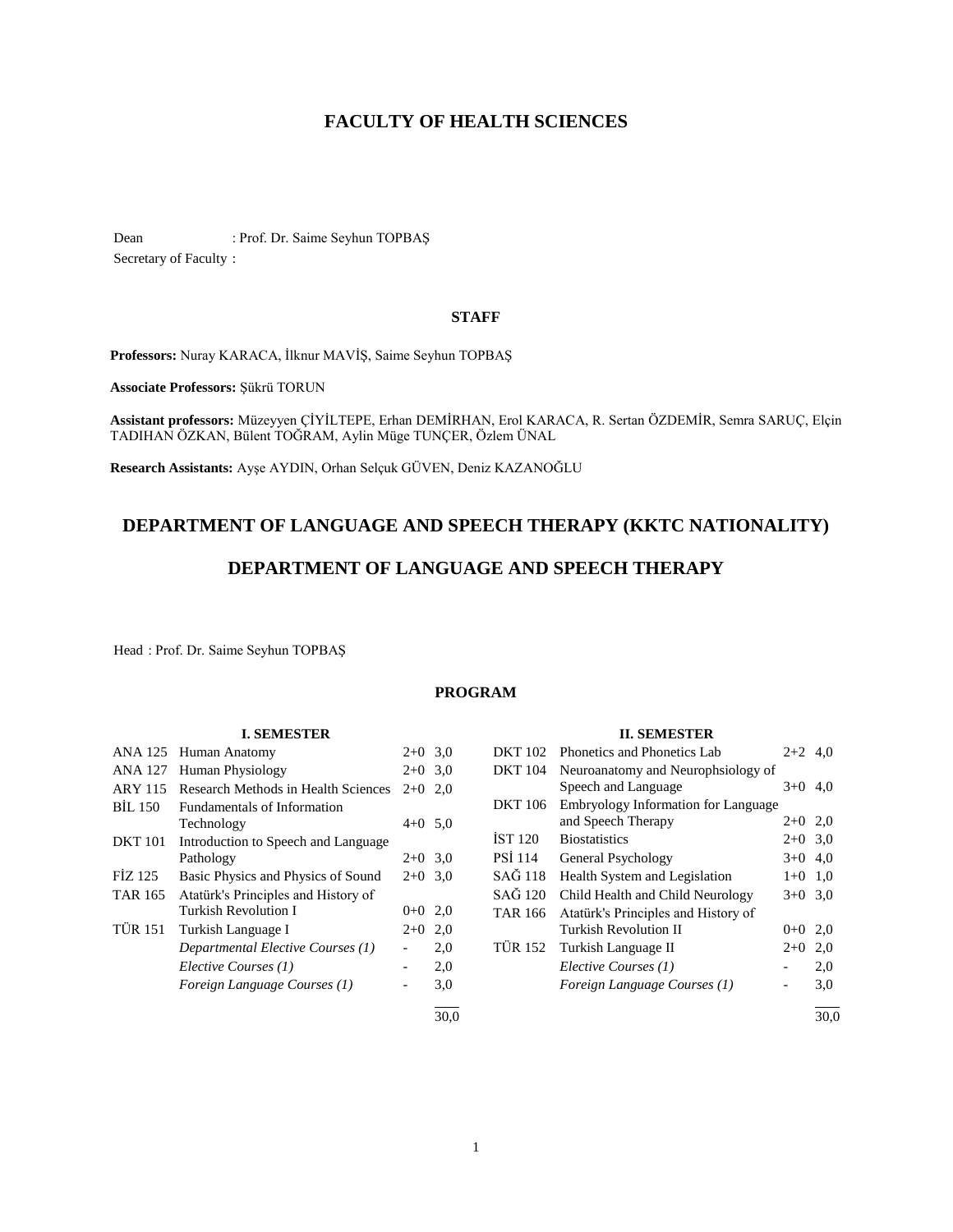# **III. SEMESTER**

| <b>DKT 201</b> | <b>Clinical Linguistics I</b>        | $3+0$     | 4.0  |
|----------------|--------------------------------------|-----------|------|
| <b>DKT 203</b> | Speech Science: Acoustics of Hearing |           |      |
|                | and Speech                           | $2+1$ 3.0 |      |
| <b>DKT 205</b> | Audiology in Speech and Language     |           |      |
|                | Therapy I                            | $3+0$ 4.0 |      |
| <b>DKT 207</b> | Ear Nose Throat Diseases and         |           |      |
|                | Craniofacial Anomalies               | $3+0$ 4.0 |      |
| <b>DKT 209</b> | Language Acquisition, Theories and   |           |      |
|                | Speech Delay                         | $3+2$ 5.0 |      |
| <b>DKT 211</b> | Individuals With Special Needs       | $2+0$ 3.0 |      |
| DKT 219        | Pharmacology for Speech and          |           |      |
|                | Language Therapists                  | $1+0$     | 1.0  |
| <b>PSI 215</b> | Development and Learning             |           |      |
|                | Psychology                           | $3+0$     | 4,0  |
|                | Departmental Elective Courses (1)    |           | 2,0  |
|                |                                      |           | 30.0 |

# **V. SEMESTER**

| <b>DKT 301</b> | Neurogenic Acquired Language      |           |     |
|----------------|-----------------------------------|-----------|-----|
|                | Disorders I                       | $3+0$ 4.0 |     |
| <b>DKT 303</b> | Fluency Disorders I               | $3+0$ 4.0 |     |
| <b>DKT 305</b> | Articulation and Phonological     |           |     |
|                | Disorders                         | $3+2$ 5.0 |     |
| <b>DKT 307</b> | Assessment in Speech and Language |           |     |
|                | Therapy II                        | $3+2$ 6,0 |     |
| SAĞ 107        | <b>Public Health</b>              | $2+0$ 3.0 |     |
| SAĞ 305        | First Aid in Health Services      | $2 + 1$   | 3,0 |
|                | Departmental Elective Courses (2) |           | 5,0 |
|                |                                   |           |     |

# **VII. SEMESTER**

| <b>DKT 401</b> | Voice Disorders: Assessment and         |            |     |
|----------------|-----------------------------------------|------------|-----|
|                | Therapy                                 | $2+2$ 4,0  |     |
| <b>DKT 403</b> | <b>Swallowing Disorders: Assessment</b> |            |     |
|                | and Therapy                             | $2+2$ 4,0  |     |
| <b>DKT 405</b> | Motor Speech Disorders                  | $2+2$ 4,0  |     |
| <b>DKT 407</b> | Overview of Evidence Based Practice     |            |     |
|                | in Speech and Language Therapy          | $2+0$ 2,0  |     |
| <b>DKT 409</b> | <b>Advanced Clinical Practicum III</b>  | $2+1210,0$ |     |
| <b>DKT</b> 411 | Final Project I                         | $2+3$ 4.0  |     |
|                | Departmental Elective Courses (1)       |            | 2,0 |
|                |                                         |            |     |

# **DEPARTMENTAL ELECTIVE COURSES**

| ARY 412 Overview of Qualitative Research | $2+0$ 3.0 |  |
|------------------------------------------|-----------|--|
| BİY 466 Introduction to Human Genetics   | $2+0$ 2.0 |  |
| DKT 213 Effective Speech and Diction for |           |  |
| Speech and Language Therapists           | $2+0$ 2.0 |  |

# **IV. SEMESTER**

| <b>DKT 202</b> | <b>Clinical Linguistics II</b>                         | $3+0$     | 4.0  |
|----------------|--------------------------------------------------------|-----------|------|
| <b>DKT 204</b> | <b>Applied Behavior Analysis</b>                       | $3+0$     | 4,0  |
| <b>DKT 206</b> | Audiology in Speech and Language<br>Therapy II         | $2+2$ 4,0 |      |
| <b>DKT 208</b> | Childhood Language Disorders and<br>Early Intervention | $3+2$ 5.0 |      |
| <b>DKT 210</b> | Clinical Phonology                                     | $3+0$ 4.0 |      |
| <b>DKT 212</b> | Assessment in Speech and Language<br>Therapy I         | $2+2$ 4.0 |      |
| <b>DKT 214</b> | Introduction to Cognitive<br>Neuroscience              | $2+0$     | 3.0  |
|                | Departmental Elective Courses (1)                      |           | 2,0  |
|                |                                                        |           | 30.0 |

### **VI. SEMESTER**

| DKT 302        | Neurogenic Acquired Language         |           |     |
|----------------|--------------------------------------|-----------|-----|
|                | Disorders II                         | $2+2$ 4,0 |     |
| <b>DKT 304</b> | Fluency Disorders II                 | $2+2$ 4,0 |     |
| DKT 306        | Introduction to Voice and Swallowing |           |     |
|                | Disorders                            | $3+2$ 5.0 |     |
| <b>DKT 308</b> | Speech and Language Therapy for      |           |     |
|                | Patients With Cleft Lip and Palate   | $2+2$ 4,0 |     |
| <b>DKT 310</b> | Alternative and Augmentative         |           |     |
|                | Communication Systems and            |           |     |
|                | Technologies                         | $2+0$ 3,0 |     |
| <b>DKT 312</b> | Specific Language Impairment:        |           |     |
|                | Assessment & Therapy                 | $3+2$ 5.0 |     |
|                | Departmental Elective Courses (1)    |           | 2,0 |
|                | Elective Courses (1)                 |           | 3,0 |
|                |                                      |           |     |

30,0

# **VIII. SEMESTER**

|         | DKT 402 Basic Imaging and Analysis Methods $3+2$ 5,0 |            |      |
|---------|------------------------------------------------------|------------|------|
|         | DKT 404 Life Long Counseling Services in             |            |      |
|         | Speech-Language Therapy: Family,                     |            |      |
|         | School and Clinic                                    | $3+2$ 5.0  |      |
|         | DKT 406 Scientific, Medical, Professional Ethics     |            |      |
|         | and Case Management                                  | $2+2$ 4,0  |      |
| DKT 410 | <b>Advanced Clinical Practicum IV</b>                | $2+1210,0$ |      |
|         | DKT 412 Final Project II                             | $2+3$ 4.0  |      |
|         | Departmental Elective Courses (1)                    |            | 2,0  |
|         |                                                      |            | 30.0 |
|         |                                                      |            |      |

| DKT 215 Voice and Music for Speech and              |           |  |
|-----------------------------------------------------|-----------|--|
| Language Therapists                                 | $2+0$ 2,0 |  |
| DKT 217 Interpersonal Interaction                   | $1+0$ 2.0 |  |
| DKT 218 Functional Communication Training $2+0$ 3,0 |           |  |
| DKT 220 Recognition of Self/Others and              |           |  |
| <b>Communication Management</b>                     | $1+0$ 2.0 |  |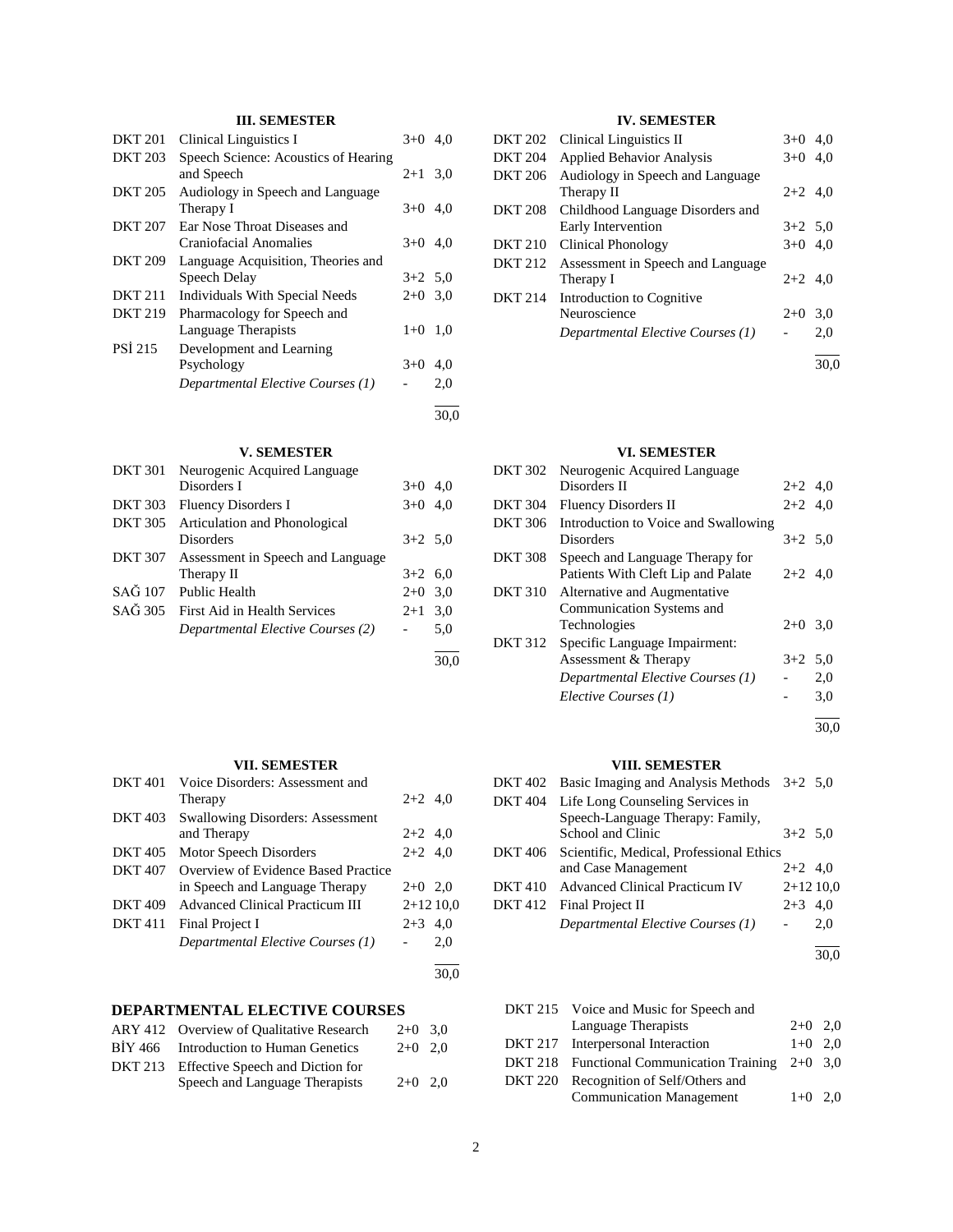| <b>DKT 222</b> | Nonverbal Communication and Sign<br>Systems | $2+0$     | 3,0 |
|----------------|---------------------------------------------|-----------|-----|
| <b>DKT 311</b> | Working With Families in Speech and         |           |     |
|                | Language Therapy                            | $2+0$     | 3,0 |
| <b>DKT 313</b> | Speech and Language Therapy in              |           |     |
|                | Intellectual and Multiple Disabilities      | $2+0$     | 3,0 |
| <b>DKT 314</b> | Speech Therapy and Rehabilitation           |           |     |
|                | for the Hearing Impaired                    | $2+0$     | 3,0 |
| <b>DKT 315</b> | Special Practices in Speech and             |           |     |
|                | Language Therapy for Individuals            |           |     |
|                | with Autism                                 | $2+0$     | 3,0 |
| DKT 316        | Basic Orthodontics and Denture              |           |     |
|                | Prosthesis                                  | $2+0$ 3,0 |     |
| <b>DKT 317</b> | Coping With Stress                          | $1 + 0$   | 2,0 |
| <b>DKT 318</b> | Introduction to Language Disorders in       |           |     |
|                | <b>Bilingual and Multilingual Cultures</b>  | $2+0$     | 3,0 |
| <b>DKT 319</b> | Child Psychology and Adaptation             |           |     |
|                | Problems                                    | $2+0$     | 3,0 |
| <b>DKT 320</b> | Speech and Language Therapy in              |           |     |
|                | Psychiatric Disorders                       | $2+0$ 2,0 |     |
| <b>DKT 408</b> | Gerontology-Introduction to                 |           |     |
|                | Geriatrics                                  | $2+0$ 3,0 |     |
| <b>DKT</b> 413 | Specific Learning Disabilities:             |           |     |
|                | Dyslexia and Dysgraphia                     | $2+0$ 3.0 |     |
|                |                                             |           |     |

|         | DKT 415 Pediatric Feeding and Swallowing            |           |  |
|---------|-----------------------------------------------------|-----------|--|
|         | <b>Disorders</b>                                    | $2+0$ 2.0 |  |
|         | DKT 417 Overview of Single-Subject Research 2+0 3,0 |           |  |
| PSİ 219 | Introduction to Psycholinguistics $2+0$ 3,0         |           |  |
|         |                                                     |           |  |
|         | <b>ELECTIVE COURSES</b>                             |           |  |
|         | BEÖ 155 Physical Education                          | $2+0$ 2,0 |  |
|         | KÜL 199 Cultural Activities                         | $0+2$ 2.0 |  |
|         | MÜZ 155 Turkish Folk Music                          | $2+0$ 2.0 |  |
|         |                                                     |           |  |

| MÜZ 157 Traditional Turkish Art Music | $2+0$ 2.0 |  |
|---------------------------------------|-----------|--|
| SAN 155 Hall Dances                   | $0+2$ 2.0 |  |
| SNT 155 History of Art                | $2+0$ 2.0 |  |
| SOS 155 Folkdance                     | $2+0$ 2.0 |  |
| THU 203 Community Services            | $0+2$ 3.0 |  |

### **FOREIGN LANGUAGE COURSES**

| ING 109 (Eng) Advanced English I  | $3+0$ 3.0 |  |
|-----------------------------------|-----------|--|
| ING 110 (Eng) Advanced English II | $3+0$ 3.0 |  |
| $ING 151$ (Eng) English I         | $3+0$ 3.0 |  |
| $ING 152$ (Eng) English II        | $3+0$ 3.0 |  |
|                                   |           |  |

# **DEPARTMENT OF SOCIAL SERVICES (KKTC NATIONALITY)**

# **DEPARTMENT OF SOCIAL SERVICES**

Head : Prof. Dr. Nuray KARACA

# **PROGRAM**

# **I. SEMESTER**

| <b>Research Methods in Health Sciences</b> | $2+0$                        | 2.0                                                                    |
|--------------------------------------------|------------------------------|------------------------------------------------------------------------|
| <b>Fundamentals of Information</b>         |                              |                                                                        |
| Technology                                 |                              |                                                                        |
| Philosophy                                 |                              |                                                                        |
| Fundamental Concepts of Law                |                              |                                                                        |
| <b>Health Economics and Management</b>     |                              |                                                                        |
| Introduction to Social Work                |                              |                                                                        |
| Introduction to Sociology                  |                              | 3,0                                                                    |
| Atatürk's Principles and History of        |                              |                                                                        |
| Turkish Revolution I                       | $0 + 0$                      | 2,0                                                                    |
| Turkish Language I                         | $2+0$                        | 2,0                                                                    |
| Elective Courses (1)                       | $\qquad \qquad \blacksquare$ | 2,0                                                                    |
| Foreign Language Courses (1)               |                              | 3,0                                                                    |
|                                            |                              | 30.0                                                                   |
|                                            |                              | $4+0$ 5.0<br>$2+0$ 2,0<br>$3+0$ 3.0<br>$3+0$ 3.0<br>$3+0$ 3.0<br>$2+0$ |

# **II. SEMESTER**

| <b>ANP 104</b> | Social Anthropology                 | $2+0$   | 3,0  |
|----------------|-------------------------------------|---------|------|
| <b>HUK 138</b> | Constitutional Law                  | $3+0$   | 4,0  |
| <b>IST 120</b> | <b>Biostatistics</b>                | $2+0$   | 3.0  |
| <b>PSI 114</b> | General Psychology                  | $3+0$   | 4.0  |
| SAĞ 118        | Health System and Legislation       | $1 + 0$ | 1,0  |
| <b>SHZ 104</b> | Field Experience in Social Work     |         |      |
|                | Settings                            | $1+1$   | 2,0  |
| <b>SİY 104</b> | <b>Political Science</b>            | $3+0$   | 4.0  |
| TAR 166        | Atatürk's Principles and History of |         |      |
|                | Turkish Revolution II               | $0 + 0$ | 2,0  |
| <b>TÜR 152</b> | Turkish Language II                 | $2+0$   | 2,0  |
|                | Elective Courses (1)                |         | 2,0  |
|                | Foreign Language Courses (1)        |         | 3,0  |
|                |                                     |         | 30,0 |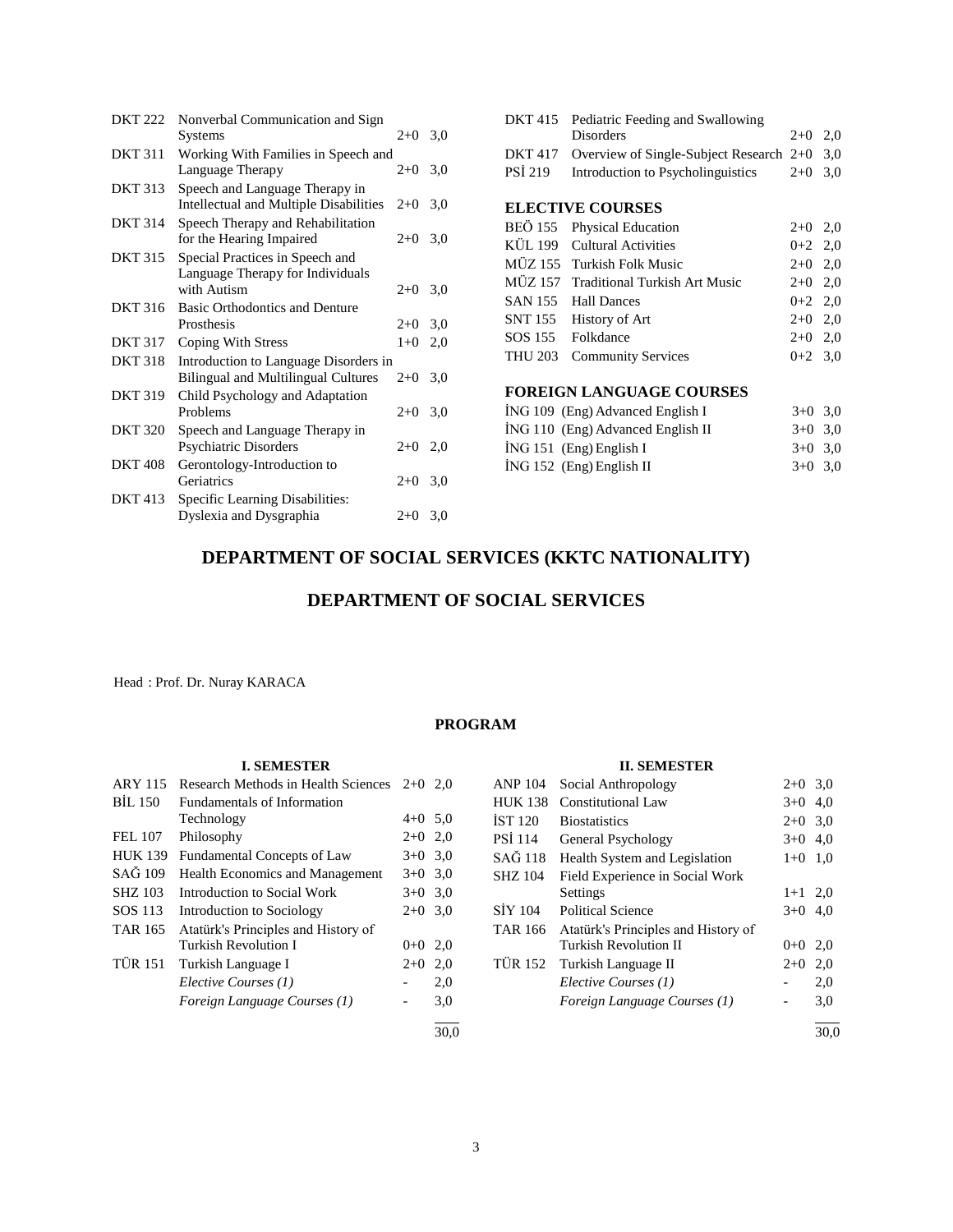# **III. SEMESTER**

|                | <b>ÇEK 205</b> Social Policy          | $3+0$ 4,0 |     |
|----------------|---------------------------------------|-----------|-----|
| <b>DKT 211</b> | <b>Individuals With Special Needs</b> | $2+0$ 3,0 |     |
| <b>ETK 209</b> | Scientific and Professional Ethics    | $2+0$ 3,0 |     |
| <b>PSI 220</b> | Social Psychology                     | $3+0$ 4,0 |     |
| <b>SHZ 203</b> | Social Work Legislation               | $2+0$ 4,0 |     |
| <b>SHZ 205</b> | <b>Social Problems</b>                | $3+0$ 4,0 |     |
| <b>SHZ 207</b> | Human Rights and Social Work          | $3+0$ 4,0 |     |
|                | Departmental Elective Courses (2)     |           | 4,0 |

30,0

30,0

30,0

l

### **V. SEMESTER**

|                | SAG 107 Public Health             | $2+0$ 3.0 |     |
|----------------|-----------------------------------|-----------|-----|
| SAĞ 305        | First Aid in Health Services      | $2+1$ 3.0 |     |
| <b>SHZ 309</b> | Poverty and Social Work           | $2+0$ 3.0 |     |
| <b>SHZ 311</b> | Social Work Theories I            | $3+2$ 5.0 |     |
| SHZ 313        | Social Work Management            | $3+0$ 4,0 |     |
| SHZ 315        | <b>Social Work Practices I</b>    | $0+6$ 6.0 |     |
|                | Departmental Elective Courses (2) |           | 6.0 |
|                |                                   |           |     |

### **VII. SEMESTER**

| <b>SHZ 409</b> | Social Work With the Elderly        | $2+0$ 3.0 |     |
|----------------|-------------------------------------|-----------|-----|
| <b>SHZ411</b>  | Social Work With the Disabled       | $2+0$     | 3,0 |
| SHZ 413        | Gender and Social Work              | $2+0$ 3.0 |     |
| <b>SHZ 415</b> | Social Work With Families, Children |           |     |
|                | and Young People                    | $2+0$ 4.0 |     |
| <b>SHZ417</b>  | Social Work Training II             | $0+108.0$ |     |
| <b>SHZ 419</b> | <b>Graduation Project I</b>         | $2 + 4$   | 6.0 |
|                | Departmental Elective Courses (1)   |           | 3.0 |
|                |                                     |           |     |

# **DEPARTMENTAL ELECTIVE COURSES**

| ARY 412            | Overview of Qualitative Research    | $2+0$ | 3,0 |
|--------------------|-------------------------------------|-------|-----|
| <b>DKT 217</b>     | Interpersonal Interaction           | $1+0$ | 2,0 |
| <b>DKT 220</b>     | Recognition of Self/Others and      |       |     |
|                    | <b>Communication Management</b>     | $1+0$ | 2,0 |
| <b>DKT 317</b>     | Coping With Stress                  | $1+0$ | 2,0 |
| <b>DKT 319</b>     | Child Psychology and Adaptation     |       |     |
|                    | Problems                            | $2+0$ | 3,0 |
| <b>DKT 417</b>     | Overview of Single-Subject Research | $2+0$ | 3,0 |
| ILT <sub>413</sub> | <b>Communication Conflicts</b>      | $2+0$ | 3,0 |
| <b>PSI 213</b>     | Developmental Psychology            | $2+0$ | 2,0 |
| SAĞ 226            | <b>Health Policies</b>              | $2+0$ | 3,0 |
| <b>SHZ 209</b>     | Non-Governmental Organizations and  |       |     |
|                    | Social Work                         | $2+0$ | 2,0 |
| <b>SHZ 317</b>     | Arts and Social Work                | $2+0$ | 2,0 |
| <b>SHZ 319</b>     | <b>Welfare Systems</b>              | $2+0$ | 3,0 |
| <b>SHZ 320</b>     | Families of Disabled Children       | $2+0$ | 2,0 |
| <b>SHZ 321</b>     | Sports and Social Work              | $2+0$ | 2,0 |
| <b>SHZ 322</b>     | Urbanization and Social Work        | $2+0$ | 3,0 |
| <b>SHZ 323</b>     | Child Protection and Care Systems   | $2+0$ | 3,0 |
| <b>SHZ 324</b>     | <b>Street Social Work</b>           | $2+0$ | 2,0 |
|                    |                                     |       |     |

# **IV. SEMESTER**

|                | CEK 214 Social Planning           | $3+0$ 4,0 |     |
|----------------|-----------------------------------|-----------|-----|
| İSL 226        | <b>Public Administration</b>      | $2+0$ 3.0 |     |
|                | SAĞ 224 Health Management         | $3+0$ 4,0 |     |
| SHZ 206        | Social Security and Social Work   | $3+0$ 5.0 |     |
| <b>SHZ 210</b> | <b>Field Work</b>                 | $1+2$ 4,0 |     |
| SOS 222        | Social Structure of Turkey        | $3+0$ 4,0 |     |
|                | Departmental Elective Courses (2) |           | 6,0 |
|                |                                   |           |     |

30,0

# **VI. SEMESTER**

| SHZ 310 Migration and Social Work           | $3+0$ 4.0 |     |
|---------------------------------------------|-----------|-----|
| SHZ 312 Social Work Theories II             | $3+2$ 5.0 |     |
| SHZ 314 Criminality and Social Work         | $2+0$ 3.0 |     |
| <b>SHZ 316</b> Social Work Practices II     | $0+6$ 6.0 |     |
| SHZ 318 Medical and Psychiatric Social Work | $3+0$ 4.0 |     |
| Departmental Elective Courses (2)           |           | 5,0 |
| Elective Courses (1)                        |           | 3.0 |

l 30,0

# **VIII. SEMESTER**

| SHZ 408        | Family, Social Support and        |           |     |
|----------------|-----------------------------------|-----------|-----|
|                | <b>Rehabilitation Counseling</b>  | $2+2$ 6,0 |     |
| <b>SHZ 410</b> | <b>Industrial Social Work</b>     | $2+0$ 3,0 |     |
| <b>SHZ 414</b> | Interviewing Principles and       |           |     |
|                | Techniques in Social Work         | $2+0$ 3.0 |     |
| <b>SHZ 418</b> | Social Work Training III          | $0+108.0$ |     |
| <b>SHZ 420</b> | <b>Graduation Project II</b>      | $2 + 4$   | 6.0 |
|                | Departmental Elective Courses (2) |           | 4.0 |
|                |                                   |           |     |

l 30,0

| SHZ 412 School Social Work               | $2+0$ 3.0 |  |
|------------------------------------------|-----------|--|
| SHZ 416 Social Work in Disasters         | $2+0$ 2.0 |  |
| SHZ 421 Record-Keeping and Reporting in  |           |  |
| Social Work                              | $2+0$ 3.0 |  |
| SOS 213 Recent Developments in Sociology | $2+0$ 2,0 |  |

# **ELECTIVE COURSES**

| BEÖ 155 Physical Education            | $2+0$ 2,0 |  |
|---------------------------------------|-----------|--|
| KÜL 199 Cultural Activities           | $0+2$ 2,0 |  |
| MÜZ 155 Turkish Folk Music            | $2+0$ 2,0 |  |
| MÜZ 157 Traditional Turkish Art Music | $2+0$ 2,0 |  |
| SAN 155 Hall Dances                   | $0+2$ 2,0 |  |
| SNT 155 History of Art                | $2+0$ 2,0 |  |
| SOS 155 Folkdance                     | $2+0$ 2.0 |  |
| THU 203 Community Services            | $0+2$ 3.0 |  |
|                                       |           |  |

# **FOREIGN LANGUAGE COURSES**

| ING 109 (Eng) Advanced English I  | $3+0$ 3.0 |  |
|-----------------------------------|-----------|--|
| ING 110 (Eng) Advanced English II | $3+0$ 3.0 |  |
| $ING 151$ (Eng) English I         | $3+0$ 3.0 |  |
| $ING 152$ (Eng) English II        | $3+0$ 3.0 |  |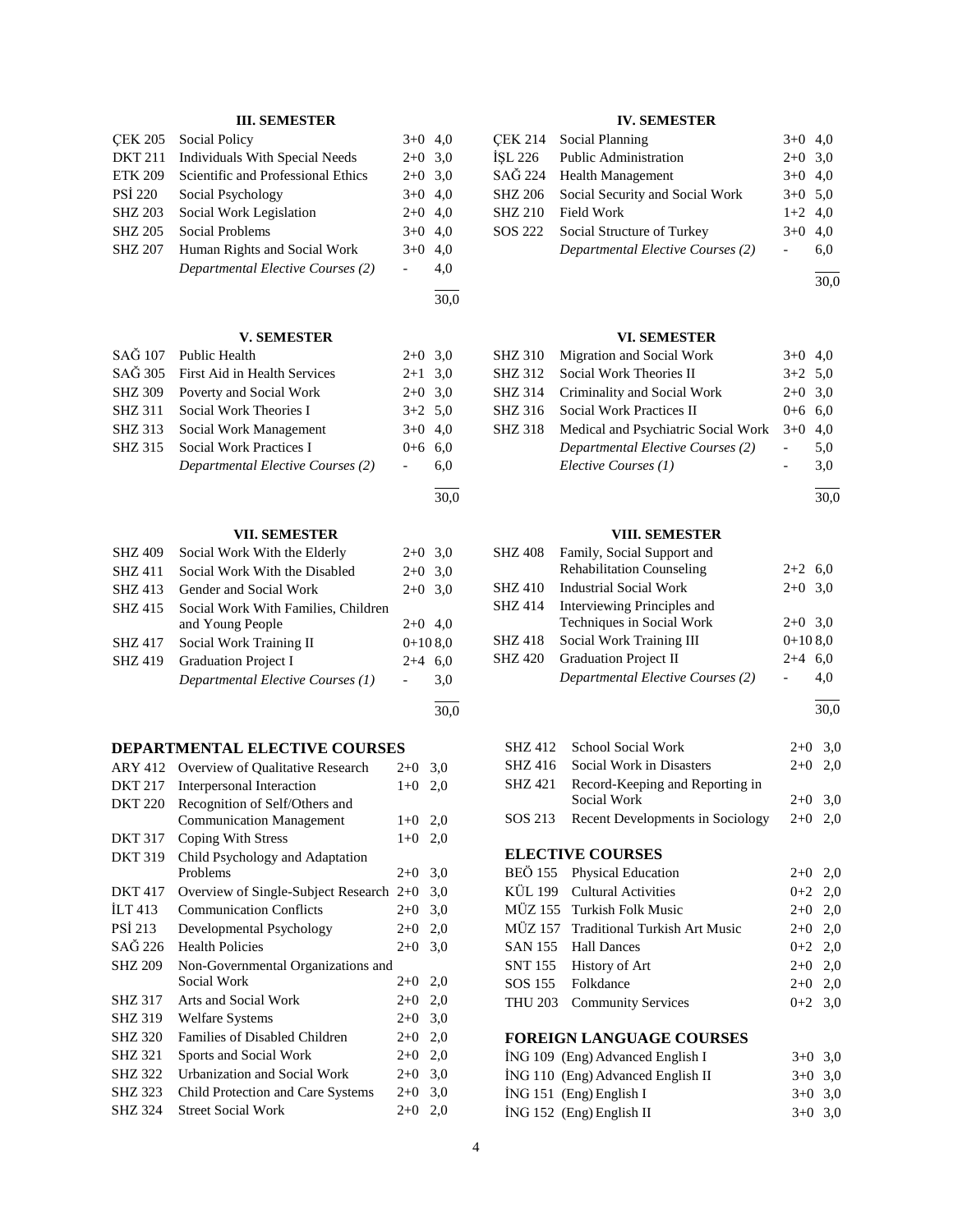# **COURSE CONTENTS**

### **ANA 125 Human Anatomy 2+0 3,0**

Definition and Terminology of Anatomy; Organization of Body; Anatomical Positioning; Anatomical Structures of Human Body; Cell, Tissues, Membranes; Central and Peripheral Nervous System; Motor System; Anatomy of Head and Neck; Upper and Lower Extremities; Voice, Articulation, Hearing, Respiration, Swallowing and Resonance Structures; Muscles, Bones, Nerves; Imaging of Anatomical Structures.

#### **ANA 127 Human Physiology 2+0 3,0**

Definitions and Terminology of Physiology; Functional Processing and Mechanisms of Anatomic Structures of Human Body; Cell Physiology; Neural and Hormonal Mechanism; Neural Transmission; Physiology of Central and Peripheral Nervous System; Muscle Physiology; Physiology of Respiratory System; Head and Neck Physiology; Physiology of Resonators and Articulatory Systems and Hearing, Voice, and Swallowing Mechanisms.

**ANP 104 Social Anthropology 2+0 3,0** Definition of Anthropology; Sub-disciplines of Anthropology; History of Anthropology; Human Evolution; Research Areas in Social Anthropology; Primitive Society; Theories of Social Anthropology: Evolutionary school, Diffusionist school, Functionalist school, Structuralist school; Concept and Theory of Culture: Cultural processes; Lineage, Family and Kinship Relations: Modes of marriage, Kinship systems; Religion: Worship, Magic, Taboo, Rituals, Totem, Mythology.

**ARY 115 Research Methods in Health Sciences 2+0 2,0** Basic Concepts: Science, Method, Theory, Hypothesis, Paradigm, Deductive and inductive reasoning; Subjective and Objective Views; Scientific Knowledge Approaches: Age of enlightenment (age of reason), Differentiation of social sciences and natural sciences, Positivist approach, Interpretive approach; Different Methods in Health Sciences; Data Collecting and Measurement Techniques; Basic Research Methods: Descriptive, Correlational, Comparative, Experimental Research Types, Observation, Interview, Test, Scales; From Problem Solving to Scientific Research; Scientific Ethics; Sample Research Topics.

**ARY 412 Overview of Qualitative Research 2+0 3,0** Transformation of Scientific Paradigm; Similarities and Differences of Quantitative and Qualitative Research; Qualitative Research Methods; Qualitative Research Process; Sampling in Qualitative Research; Data Collection Methods in Qualitative Resarch: Interview, Focus group interviews, Observation, Document analysis; Use of Metaphor; Qualitative Data Analysis; Reliability and Validity in Qualitative Research; Action Research; Contribution of Qualitative Research to Science.

**BEÖ 155 Physical Education 2+0 2,0**

Definition of Physical Education and Sports; Aims, Disadvantages of Inactive Life; Various Activities for Physical Education; Recreation; Human Physiology; First Aid; Sports Branches: Definition, Rules and Application; Keep Fit Programs.

### **BİL 150 Fundamentals of Information Technology 4+0 5,0**

Introduction to Computer: History of Computer; Operating Systems: Introduction to operating systems; Office Software-Word Processors and Document Systems: General Characteristics of the Office Software; Office-Software-Spreadsheets Programs: Spreadsheets Programs; Office Software-Presentation Programs: Presentation Programs; E Mail-Personal Communication Management: General Characteristics of the E Mailing System; Effective use of the Internet and Internet Security; Network Technologies. Computer Hardware and Error Detection: Types of Computers; Social Networks and Social Media: Social Media and Introduction to Social Media; Special Application Software: Multimedia; Law and Ethics of Informatics: Intellectual Property and Informatics Law; E-Learning: Developments in E-Learning; E-Government Applications; Computer and Network Security; Latest Strategic Technologies of Informatics: Factors Affecting Technological Developments.

**BİY 466 Introduction to Human Genetics 2+0 2,0** Overview of Genetics; Basics and Prevalence of Genetic Disorders; Pathogenesis of Disorders; Chromosomal Disorders and Genetic Consultation; Single-cell Disorders and Genetic Consultation; Autosomal Dominant Disorders, Autosomal Recessive Disorders, X-Chromosome Disorders; Molecular Bases of Metabolic Disorders; Molecular Bases of Disorders with Non-Mendelian Patterns of Heredity; Hereditary Bases of Prevalent Disorders; Approaches to Clinical Problems: Infertility (Male- Female), Fetal Losses, Mental Retardation, Cancer; Information about Population Scanning; Importance of Hereditary Disorders in Language and Speech Disorders.

### **ÇEK 205 Social Policy 3+0 4,0**

Basic Concepts; Objectives and Scope of Social Policies; Tools and Limitations of Social Policies; Historical Development of Social Policies in Turkey and World; Comparative Analysis of Social Policies; National and International Dimensions of Social Policies; International Social Policy Organizations and Theirs Functions in Social Policy; Financing of National Social Policies; Basic and Current Topics of Study.

### **ÇEK 214 Social Planning 3+0 4,0**

Institutional Fundamentals of Planning and Social Planning: Economic and social context of development planning, Definition of social planning, Relationships between social planning and social development, Planning typologies,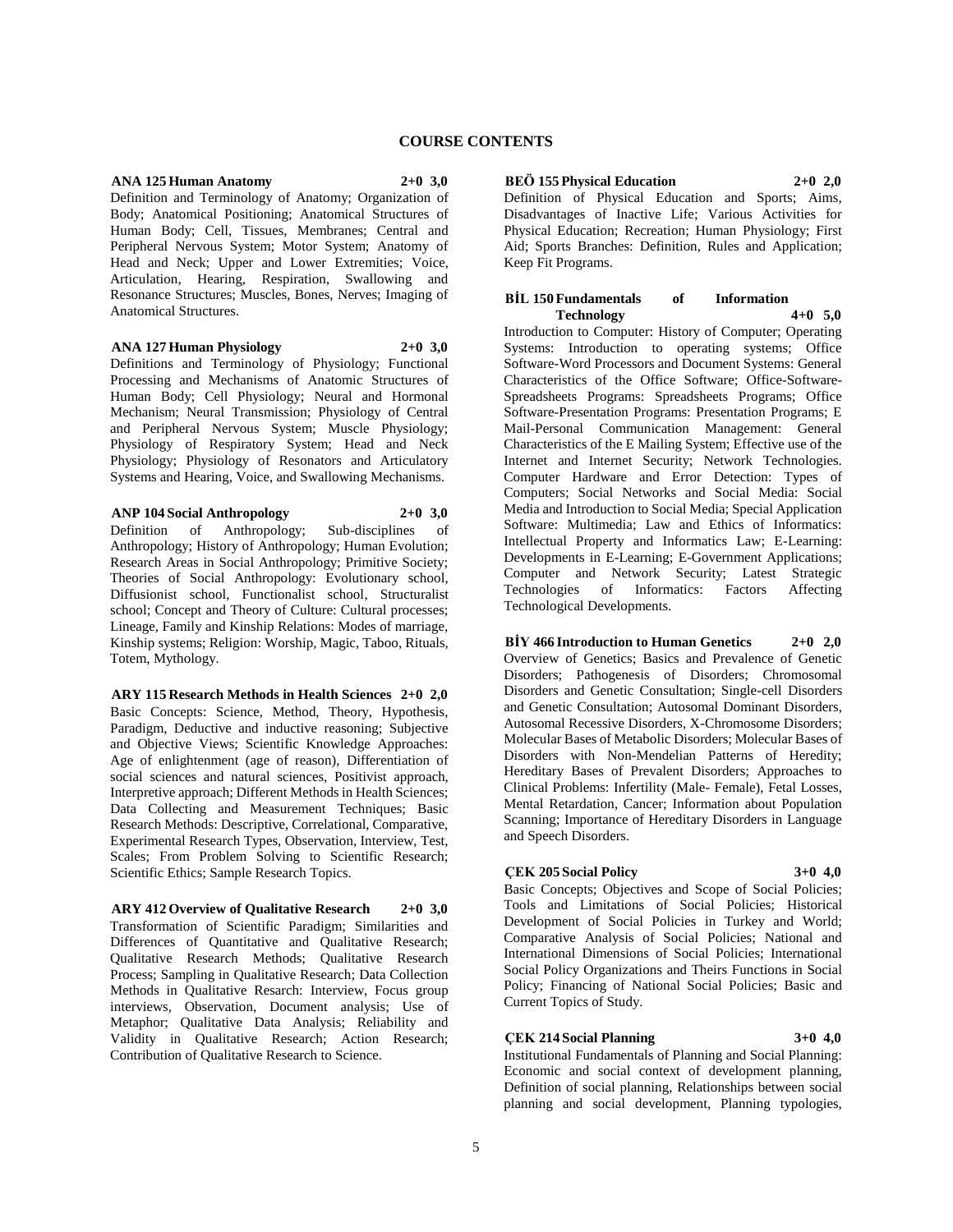Planning Strategies; Planning in Turkey and Social Planning: Historical development of planning in Turkey, Legal basis and structure of planning organization in Turkey, Social contents and qualifications of development plans in Turkey, Turkish Development Plans in terms of social planning approaches; Social Problems and Social Planning Applications in the Planned Period in Turkey.

### **DKT 101 Introduction to Speech and Language Pathology 2+0 3,0**

An Overview of the Profession; History of Speech and Language Therapy Around the World and in Turkey; Professional Definition of Speech and Language Therapist: Scope of Practice; Causes, Types, Characteristics and Classification of Communication Disorders; Language and Speech Disorders in Terms of Clinical and Educational Criteria; Speech Disorders: Language disorders, Articulatory and phonological disorders, Stuttering, The hearing impairment, Voice disorders, Neurogenic communication disorders; Cooperation with Various Disciplies.

### **DKT 102 Phonetics and Phonetics Lab 2+2 4,0**

Phonetic Science: Terms and concepts; Speech Organs and Their Functions; Characteristics of Speech Sounds; Vowels; Consonants; Minimal and Maximal Distinctions; Distinctive Features; Theories of Speech Production; Phonation and Voice Quality; Suprasegmental Features; International Phonetic Transcription; Sound Inventory of Turkish; Phonetic Analysis Techniques; Acoustic and Aerodynamic Measurement Tools.

### **DKT 104 Neuroanatomy and Neurophsiology of Speech and Language 3+0 4,0**

The Anatomical, Physiological, Neurological and Neuroanatomical Bases of Speech and Language; Central and Peripheral Nervous System: Brain and the peripheral organs etc.; Functions of Speech and Language According to Localization and Holistic Views; Functional Asymmetry; Neuroplasticity; Functions of Peripheral Organs in Speech.

### **DKT 106 Embryology Information for Language and Speech Therapy 2+0 2,0**

Definition of Embryology; Importance of Embryology for Language and Speech Therapists; Embryological Development; Fetus Term; Segmentation; Blastulation; Gastrulation; Formation of Neurulation and Germs Folium: Formation of ectoderm, Formation of mesoderm, Formation of endoderm; Organogenesis: Formation of eye, Formation of nervous system, Development of lip and palate: Embryology of the lip and palate, Types of cleft lip and palate, Embryology of lips and palates; Craniofacial Development, Development of Skull Bones; Theories; Combination of Extensions; Mesodermal Migration.

# **DKT 201 Clinical Linguistics I 3+0 4,0**

Definition of Linguistics; Subjects of Study; Subfields of Linguistics; Universal Characteristics of Language Production; Universal Linguistics; Characteristics of Deep and Surface Structure; Components of Language: Semantics, Morphology, Phonology, Syntax, Pragmatics; Basic Terminology of Components of Linguistics; Double

Articulation; Phrase Structure Rules; Conversional Operations in Sentence Generation; Clinical Linguistics: Definition, Relationship between linguistics and speechlanguage therapy; Contribution of Linguistics to Speech Disorders.

# **DKT 202 Clinical Linguistics II 3+0 4,0**

Use of Clinical Linguistics in Speech and Language Therapy; Linguistic Approach to Communication Development and Disorders; Description of Speech and Language Disorders with Linguistics Theories; Psycholinguistics and Neurolinguistics; Analysis of Turkish Phonetics, Phonology, Semantics, Syntax, Morphology with Clinical Linguistics Methods; Contents of Language Tests and Therapy Materials; Parameters of Qualitative Language Measurements; Natural Language Data Collecting Methods.

### **DKT 203 Speech Science: Acoustics of Hearing and Speech 2+1 3,0**

Acoustic Features of Hearing and Speech: Physics of sound, Sound waves, Frequency, Loudness, Period, Volume, Pitch and Intensity; Phonetics: Related concepts; Speech Sounds; Phonetic Transcription Techniques; IPA; Phonetic Inventory of Turkish; Articulatory Phonetics; Auditory Phonetics.

**DKT 204 Applied Behavior Analysis 3+0 4,0** Definition, Characteristics and Principles of Applied Behavior Analysis; Collection of Data Related to Behavior and Behavior Measurement, and Data Graphics; Writing Behavioral Goals; Methods of Behavior Measurement; Interpreting Graphs Related to Behavior; Methods of Reinforcing Proper Behaviors; Effective Reinforcement Techniques; Other Methods Used for the Elimination of Improper Behaviors; Prevention of Problem Behaviors; Preparing a Plan for Behavior Change.

# **DKT 205 Audiology in Speech and Language Therapy I 3+0 4,0**

Knowledge of Audiology; Working Areas and Definition of Audiologists; Importance and Necessity of Audiology for Speech and Language Therapists; Hearing Loss; Hearing Degrees; Hearing Tests; Hearing Aids and General Information About Assessment; Effect of Hearing Loss on Language Acquisition; Principles of Cochlear Implantation; Language Development in Children with Cochlear Implantation; Main Principles of Rehabilitation in Children with Cochlear Implantation and Children with Hearing Aids.

### **DKT 206 Audiology in Speech and Language Therapy II 2+2 4,0**

Language and Speech Disorders in Hearing Loss; Language and Speech Assessment in Hearing Loss; Basic Mechanism, Implementation and Assessment of Cochlear Implant; Aims and Principles of Cochlear Implant Rehabilitation in Children and Adults; Assessment of Evaluation After Implantation; Language and Speech Therapy and Rehabilitation Methods for Hearing Problems.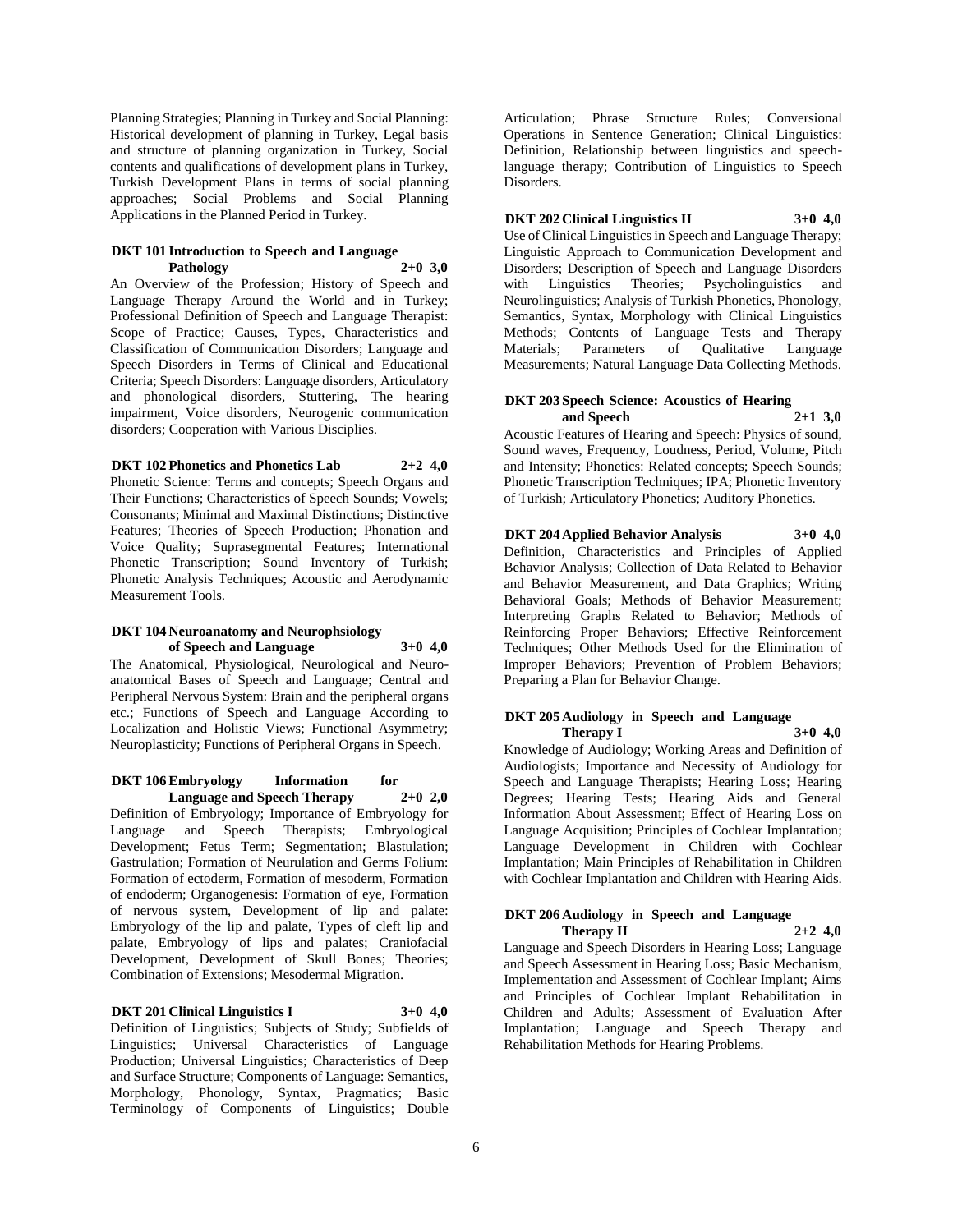### **DKT 207 Ear Nose Throat Diseases and Craniofacial Anomalies 3+0 4,0**

Otolaryngological Information; Hearing Organ: Ear, Ear structure, Anatomy and physiology of ear, Functions of ear; Ear, Nose, Throat Diseases That Affect Communication, Language and Speech: Outer ear diseases, Middle and inner ear diseases and Face anomalies; Importance of Knowledge of Ear Nose Throat Diseases for Speech and Language Therapists; Clinical Practice.

### **DKT 208 Childhood Language Disorders and Early Intervention 3+2 5,0**

Childhood Language Disorders: Classification Approaches and Causes; Early Intervention; Importance of Early Intervention in Speech and Language Disorders; Theories and Approaches in Language Development and Therapy for Children; Comparison and Application of Theories and Approaches; Problems in Childhood Language Disorders; Definitions and Features; Assessment and Diagnostic Scale; Therapy Approaches: Therapist-centered approaches, Childcentered therapy approaches; Sabotage Strategies.

#### **DKT 209 Language Acquisition, Theories and Speech Delay 3+2 5,0**

Theories of Language Acquisition; Language Development Milestones in Infants, Preschoolers and School Age Children; Development of Phonology, Syntax, Semantics and Pragmatics; Children with Speech and Language Delay; Comparison of Typical and Atypical Language Development; Case Stories and Examples in Child Language Development; Language Development of Turkish-Speaking Children and Cross-linguistic Variation and Comparison; Language Sampling Techniques; Obtaining Language Samples Using SALT Software; Evaluation and Interpretation of Language Samples.

### **DKT 210 Clinical Phonology 3+0 4,0**

Clinical Phonology: Definition and terminology; Importance of Phonology in Speech and Language Therapy; Phonological Theories and Clinical Applications; Distinctive Features Theory; Natural Phonology Theory; Language Universals; Contemporary Theories; Use of Phonological Processes in Clinical Assessment; Phonological Discrimination Methods; Phonological Development in Normal and Disabled Children; Phonological Disorders; Phonological Data Collecting from Children and Sound Repertory; Analysis of Applications in Phonological Process.

**DKT 211 Individuals With Special Needs 2+0 3,0** Definitions and Terminology Related to Special Educational Needs; Main Groups with Special Needs: Mentally handicapped individuals, Individuals with pervasive developmental disorder, Individuals with hearing loss, Visually impaired individuals, Individuals with speech and language disorders, Gifted individuals, Individuals with learning difficulties, Individuals with emotional-behavioral problem; Educational Initiatives for Individuals with Special Needs; Special Education; Inclusion and Support as Special Education Services; Special Education in Early Childhood and Pre-School Periods; Special Education in Turkey;

Welfare State and the Disabled in Turkey and the World; Public Policies for Persons with Disabilities: Past, present; The Quality and Quantity of Disabled Population in Turkey; Situation of Persons with Disabilities in Social Life; Situation of Persons with Disabilities in Working Life; Search for Policies and Education Opportunities for the Disabled.

### **DKT 212 Assessment in Speech and Language Therapy I 2+2 4,0**

Assessment in Speech and Language Therapy: Psychometric measurement, Definitions; Basic Scanning, Identification and Interview Techniques; Importance, Principles and Application of Scanning, Measurement and Interview Techniques in Speech and Language Therapy; Formal and Informal Assessment; Naturalistic Data Collection and Analysis; Interpretation and Reporting of Data Collected by Different Scanning, Measurement and Interview Techniques from Individuals with Different Speech and Language Disorders; Presentation and Discussion of Various Scanning, Measurement and Interview Techniques.

# **DKT** 213 Effective Speech and Diction for<br>Speech and Language Therapists 2+0 2.0

**Speech and Language Therapists 2+0 2,0** Importance of Effective Speech and Accurate Pronunciation for Speech and Language Therapists; Importance and Ways of Using Voice Effectively and Economically by Organizing Respiration Mechanisms: Inhale and exhale exercises, Qualified and effective Speech; Diction Exercises; Accurate and Appropriate Intonation; Use Stress; Preparing Speech Texts and Using Effective and Accurate Diction in Presentation.

# **DKT 214 Introduction to Cognitive Neuroscience 2+0 3,0**

Neuroscience and Cognitive Neuroscience: Scope, Historical development, Relations with other disciplines; Organization of the Nervous System; Relations of the Brain Mechanism with Psychological and Cognitive Functions; High-Level Functions; New Developments on How Emotional Brain Develops and Operates; Research on Consciousness; Visual Perception and Cognition, Thinking and Reasoning, Timing, Social Cognition, Decision Making, Cognitive Development; Metacognition and Cognitive Control Processes; Emotion Regulation; Executive Functioning; Disorders due to Central Nervous System Damage; Brain Imaging Methods and Techniques (PET, Fmri, SPECT vb.); Radiological Imaging; Neurolinguistic Approach to Speech and Language Disorders with Clinical Examples.

### **DKT 215 Voice and Music for Speech and Language Therapists 2+0 2,0**

Voice, Music and Brain; Mechanisms of Human Voice Production, Basic Information about Respiration; Nature of Respiration, Normal and Abnormal Respiration for Voice, Accurate Respiration Techniques; Accurate and Proper Use of Voice and Respiration, Clinical Practices; General Information about Mechanisms of Phonation; Vocal Chords; Resonance and Basic Concepts of Resonance; Resonator Structures, Sound Effects; Professional Voice; Factors That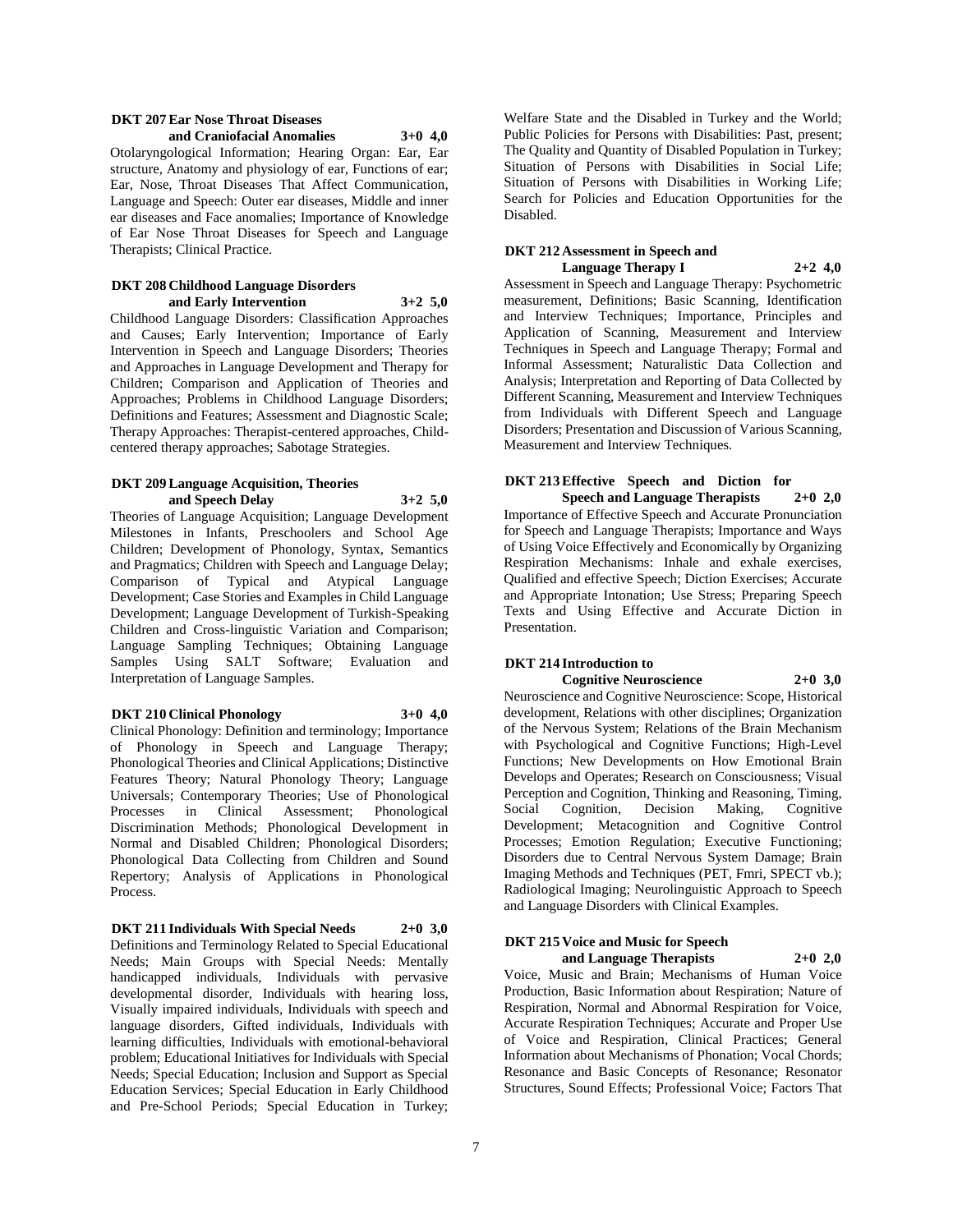Affect Voice Negatively; Voice Misuse and Abuse, Voice Protection; Vocal Exercises.

**DKT 217 Interpersonal Interaction 1+0 2,0** Basic Concepts of Interpersonal Interaction: Interaction and communication, Elements of interaction and communication, Verbal and nonverbal communication; Linguistic and Paralinguistic Elements in Communication; Elements of Effective Communication; Communication Conflicts and Conflict Settlement; Group Dynamics and Communication; Group Life; Discourse and Context; Interpersonal Relations and Interactions in Educational Settings, Institutions, Hospitals and Everyday Life; Patient-Specialist Communication and Interaction.

### **DKT 218 Functional Communication Training 2+0 3,0**

Definition of Functional Communication Training; Areas of Use of Functional Communication Training; Increasing Communication Functions of Individuals and Help Them Gain New Communication Functions; Functional Communication Training for Reducing Problem Behaviors; Stages of Teaching Functional Communication Skills; Environmental Assessment; Determining Communication Skills That Individuals Have; Techniques Used in Learning New Communication and Functions.

### **DKT 219 Pharmacology for Speech and Language Therapists 1+0 1,0**

Definition of Pharmacology; The Concepts of Pharmacokinetics and Pharmacodynamics and Definition of Drugs; Principles of Drug Use; Health Protection; Importance of Preventive Health System: First, second and third prevention; CNS Inhibitive and Stimulative Drugs; Effects and Contraindications of Opioid Drugs; Drug and Alcohol Addiction; Non-steroidal Anti-inflammatory Drugs: Analgesics, antipyretics and anti-inflammatories; Glucocorticoids: Effects, Side effects and contraindications; Antihistamines: Effects and side effects.

### **DKT 220 Recognition of Self/Others**

**and Communication Management 1+0 2,0** Recognition of Self and Other Individuals: Aims, Importance, Principles; Functions of Information Gathering; Individual Recognition Techniques and Classification of Techniques: Success, Talent, Personality, Interests and Attitude Tests; Techniques Based on Observation; Selfreport Methods: Interviews, Problem solving; Basic Concepts of Human Relations: Empathy, Sincerity, Transparency, Respect and Unconditional acceptance; Listening Techniques.

### **DKT 222 Nonverbal Communication and Sign Systems 2+0 3,0**

Communication, Components of Communication; Communication Systems; Verbal and Non-Verbal Communication; Linguistic and Para-linguistic Components in Communication; Factors Impeding Communication; Nonverbal Communication Systems: Animal communication, Sign and sign language systems, sign language systems around the world; Sign Language Use in Turkey.

### **DKT 301 Neurogenic Acquired Language Disorders I 3+0 4,0**

Aphasia: Definition, terminology and effects on language production; Loss of Literacy; Types of Aphasia; Clinical and Linguistic Classification; Assessing Language Models; Standard Language Tests; Adaptation of Standard Tests to Turkish, Adaptation Related Problems; Therapy Models, Plans and Application; Causes and Assessment of Language Problems Related to Right Hemisphere Dysfunctions.

### **DKT 302 Neurogenic Acquired**

**Language Disorders II 2+2 4,0**

Aphasia due to Neurogenic Problems; Acquired Language Disorder; Discussing Factors Related to Prognosis; Evaluation of an Aphasic Patient and Determining the Type of Aphasia; Traditional and Special Therapy Techniques: Stimulation therapy, MIT, HELPSS, PACE, RET, CIT; Writing, Developing and Implementing Appropriate Therapy Plans for Patients with Different Types of Aphasia.

### **DKT 303 Fluency Disorders I 3+0 4,0**

Definition, Causes, Types, and Evaluation of Dysfluent Speech; Stuttering; Biological and Physiological Causes of Stuttering; cluttering; Developmental Stuttering; Acquired Stuttering; Early Stuttering; Therapy Methods and Techniques; Use of Technology in Early and Adult Stuttering.

### **DKT 304 Fluency Disorders II 2+2 4,0**

Evaluation Techniques for Early and Adult Stuttering; Therapeutic Approaches and Techniques; Modern Therapy Approaches and Technology Use in Early and Adult Stuttering: Planning, Developing and Practicing Therapy for Childhood and Adult Stuttering; Evaluation Methods in Cluttering; Therapeutic Approaches and Techniques in Cluttering; Planning and Developing Therapy in Cluttering.

### **DKT 305 Articulation and**

**Phonological Disorders 3+2 5,0** Articulation and Phonology: Definition and terminology, Relationship between articulation and phonology; Classification of Articulation and Phonological Disorders; Biological and Neurological Components for Articulation and Phonological Production; Characteristic Features and Etiology of Articulation and Phonological Disorders; Negative Effects of Articulation and Phonological Development Delays on Academic and Social Development; Assessment of Articulation and Phonological Disorders; Therapy Methods for Articulation and Phonological Disorders.

### **DKT 306 Introduction to Voice and Swallowing Disorders 3+2 5,0**

Normal Voice: Structures and Production; Respiration, Larynx and Phonation; Resonance; Types of Voice Disorders; Perceptive and Acoustic Features and Causes of Functional, Neurological and Organic Voice Disorders; Dysphagia: Anatomy of Swallowing, Structures, Neuroanatomy and Physiology of Normal Swallowing; Swallowing Disorders: Neurogenic, Mechanical, and Structural Swallowing Disorders, Causes.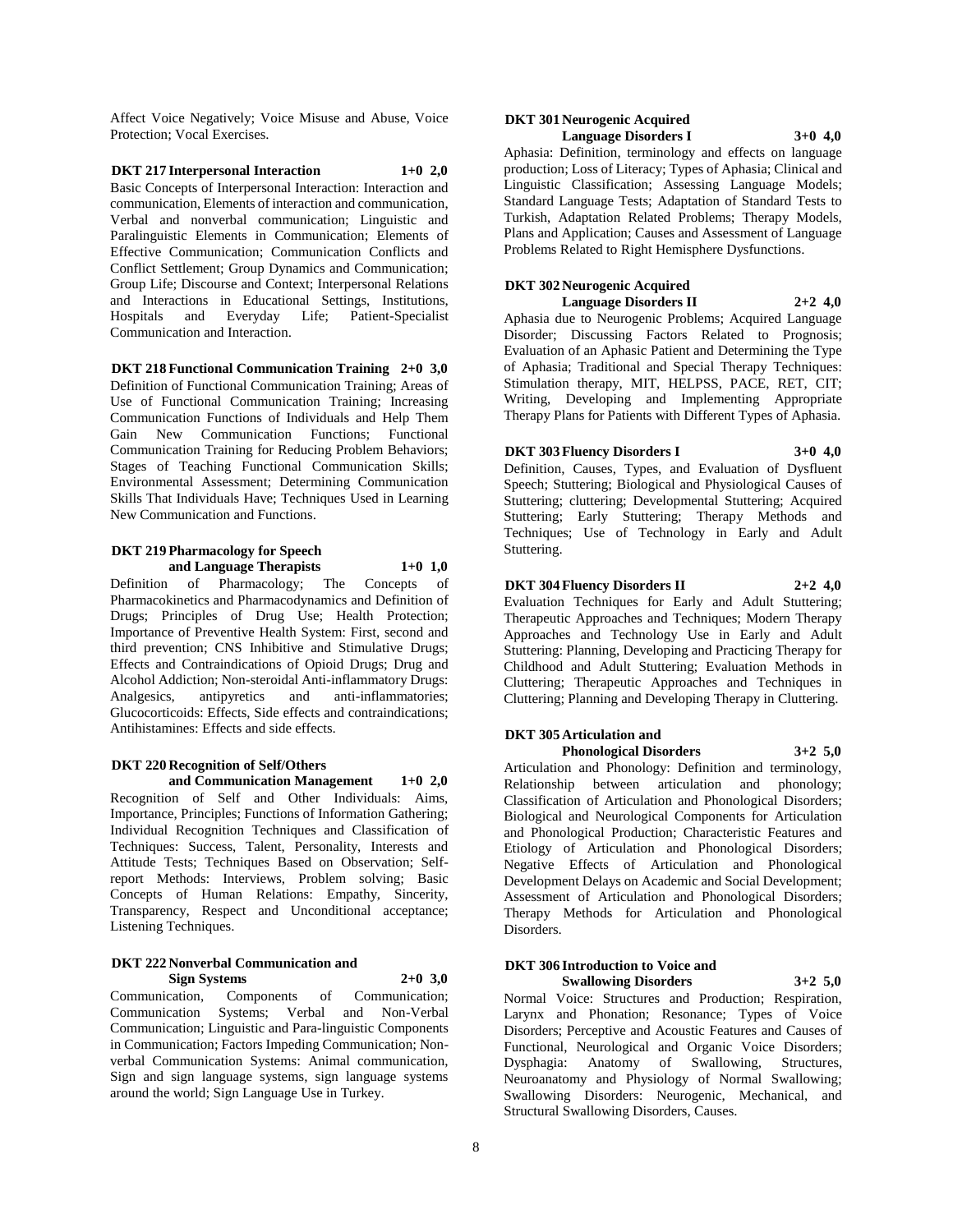### **DKT 307 Assessment in Speech and Language Therapy II 3+2 6,0**

Clinical Assessment: Assessment and differential diagnosis process, Step by step road to diagnosis; Importance of Individualized Therapy Plan; Steps in Developing a Therapy Program: Determining the performance level of speech and language impaired children, Evaluation process, Writing down aims of the therapy, Developing a therapy program in line with predetermined aims, Implementation of the therapy program, Evaluation of program outcomes; Determining Any Possible Problematic Behaviors; Developing a Program to Change the Problem Behavior; Material Development Techniques Specific to a Therapy Program, a Speech and Language Problem and a Patient.

### **DKT 308 Speech and Language Therapy for Patients With Cleft Lip and Palate 2+2 4,0**

Speech Problems of Children and Adults with Anomalies of Craniofacial Structures Including Orofacial Clefting of Lip and Palate; Embryology; Speech Therapy Attempts Before and After the Surgery; Role of Speech and Language Pathologists in Surgery; Evaluation of Speech and Programming Therapeutic Approaches.

### **DKT 310 Alternative and Augmentative Communication Systems and Technologies 2+0 3,0**

Instruments and Methods Used to Meet the Needs of People with Speech and Language Disorders: Signs and other symbol systems; Use of Technology: Devices and equipment used (from handmade devices to computer-aided speech production), Functions and characteristics of these devices and equipment. Practice in Speech and Language Laboratories.

### **DKT 311 Working With Families in Speech and Language Therapy 2+0 3,0**

Concept of Family; Terminological Clarification on the Concept of Disability; Involvement of Individuals with Speech and Language Disorders in Family; Models Explaining Adaptation to Disability: Stage model, Model of continuous sadness, Helplessness-meaninglessnessweakness model; Adaptation of Chaos Theory to Adaptation Process; Psychological Dynamics of Adaptation to Disability; Effect of Cultural Structure on Adaptation to Disability; Practices with Families That Have Disabled Children; Status of Families of Children with Disabilities in Turkey; Working with Family in Speech and Language Therapy and Educational Processes.

#### **DKT 312 Specific Language Impairment: Assessment & Therapy 3+2 5,0**

Delayed Language and Speech; Pervasive Problems; Risk Factors for Early Literacy; Specific Language Impairment: Typical and Atypical Language Development; Role of Heredity in Language Disorders; Pragmatic Language Disorder; Acquired Epileptic Aphasia; Education Problems; Reading and Writing Difficulties; Dyslexia; Specific Learning Difficulties; Differential Diagnosis of Childhood Language Disorders; Pediatric Neurology; Cooperation

between Pediatric Psychiatry and Speech Therapy; Applied Researches.

# **DKT 313 Speech and Language Therapy in**

**Intellectual and Multiple Disabilities 2+0 3,0** Language Acquisition and Language Characteristics of Children with Intellectual and Multiple Disabilities; Language and Cognition Development; Karyotype and Behavioral Differences; Down Syndrome, Williams Syndrome, Hydrocephaly; Theoretical Approaches to Language Acquisition; Assessment Methods and Differential Diagnosis; Therapy Practices with Children with Intellectual and Multiple Disabilities; Case Studies and Applied Studies.

### **DKT 314 Speech Therapy and Rehabilitation for the Hearing Impaired 2+0 3,0**

Augmentative Speech Therapy Methods and Techniques for Children with Hearing Impairment; Therapy Techniques to Improve Auditory Discrimination; Therapy Techniques to Advance Articulation Skills; Therapy Techniques to Advance Lip Reading Skills; Therapy Techniques to Improve Functional and Prosodic Features of the Speech of the Hearing Impaired.

### **DKT 315 Special Practices in Speech and Language Therapy for Individuals with Autism 2+0 3,0**

Language Characteristics and Language Acquisition of Child and Individuals with Autism; Language Assessment; Alternative Language Assessment Methods; Behavioral Language Assessment Methods; Language Therapy in Autism; Initiating Communication; Programming, Different Therapy Methods; Receptive and Expressive Language Activities; Advanced Therapy Practices.

### **DKT 316 Basic Orthodontics and Denture Prosthesis 2+0 3,0**

Orthodontic Development; Developmental Stages; Basic Terms; Orthodontic Interventions in Cleft Palate; Orthodontic Diagnosis and Assessment; Types of Prostheses; Dentition; Teamwork in Intervention; Orthodontic Intervention in Early Infancy; Orthodontic Problems and Interventions in Children with Craniofacial Anomaly; Speech Apparatuses and Application Procedures; Family Education.

### **DKT 317 Coping With Stress 1+0 2,0**

What is Stress; Psychological Mechanism of Stress; Awareness of Stress Factors and Stressful Environments; Positive and Negative Meanings of Stress; Short-Term and Long-Term Stress; Stress and Personal Characteristics; Stress and Psychopathologies; Strategies to Cope with Stress; Using Social Support; Individual Coping Methods; Living with Stress; Stress as an Energy; Methods of Self-Control; Methods for Controlling Others.

# **DKT 318 Introduction to Language Disorders in**

**Bilingual and Multilingual Cultures 2+0 3,0** Bilingual and Multilingual Cultures; Definition of Bilingualism and Multilingualism and Basic Terms; Language Acquisition and Cognitive Development in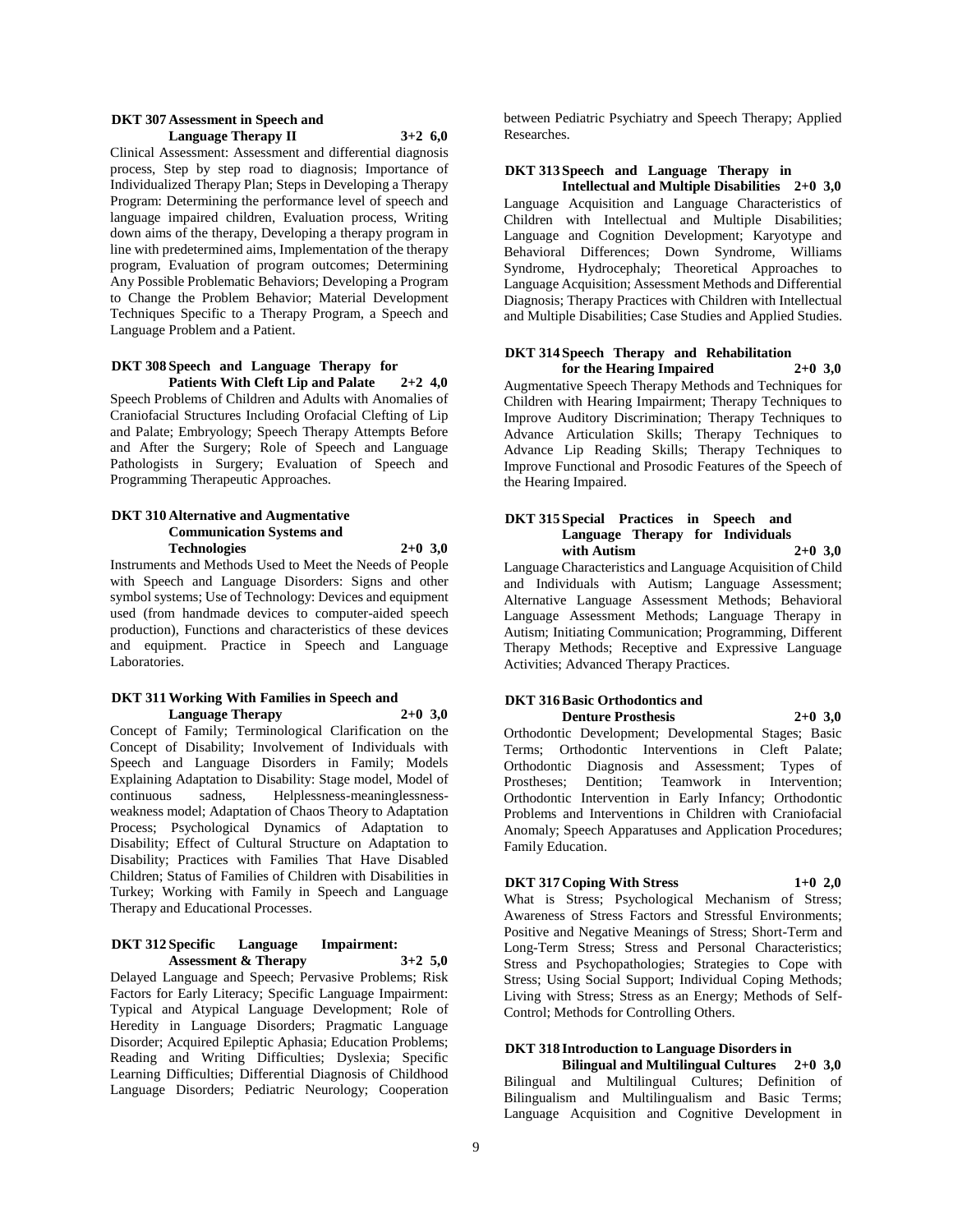Bilingual and Multilingual Children; Stages of Language Acquisition; Theories of Language Acquisition in Bilingualism and Multilingualism; Bilingualism, Multilingualism and Brain; Underlying Causes of Language Disorders in Bilingual and Multilingual Children; Assessment and Therapy Approaches in Bilingualism and Multilingualism; Case Studies.

### **DKT 319 Child Psychology and Adaptation Problems 2+0 3,0**

Concept of Psychology; Various Theories of Psychology; Psychological Maturity; Child Psychology and Stages of Psychological Development; Definition and Causes of Psychological Disorders; General Symptoms of Psychological Disorders; Defense Mechanisms Developed by an Individual; Psychology in Family; Adaptation Problems of Children: Reasons of adaptation problems; Neurosis in Childhood and Psychosis in Childhood.

### **DKT 320 Speech and Language Therapy in Psychiatric Disorders 2+0 2,0**

Child Mental Health; Symptoms of Common Mental Disorders Inhibiting Communication; Autism; Childhood Schizophrenia; Basic Medical Terms in Mutism; Cooperation of Physicians and Speech and Language Therapists in the Diagnosis and Assessment of Cases; Adult Psychopathology; Psychiatric Disorders in Adulthood, Definitions and Medical Terms; Cooperation of Physicians and Speech and Language Therapists.

### **DKT 401 Voice Disorders: Assessment and Therapy 2+2 4,0**

Prevention, Assessment and Therapy Processes of Voice Disorders in Children and Adults: Case History, Perceptual Assessment and Analysis, Instrumental Measurement; Evaluation and Reporting; Collaboration with ENT Doctors and Other Disciplines; Prevention of Voice Disorders; Therapy Approaches: Voice hygiene and protection techniques, Vocal function exercises, Accent therapy, Different therapy techniques; Laryngectomy; Practicum with Cases.

**DKT 402 Basic Imaging and Analysis Methods 3+2 5,0** Introduction to Imaging and Analysis Methods; Use of Videofluoroscopy, Nasoendoscopy, Ultrasonography, Videostroboscopy, CSL in Assessment and Therapy of Speech and Language Disorders; Selection of Research Methods According to Disorders; Using Imaging and Analysis Methods Practically on Cases with Supervisor and in Collaboration with Physicians and Other Disciplines; Writing Individual Case Reports; Analysis of the Data Collected.

# **DKT 403 Swallowing Disorders: Assessment and Therapy 2+2 4,0**

Evaluation and Diagnosis of Feeding and Swallowing Disorders (Dysphagia) in Infants, Toddlers, Children and Adults: Therapy Methods for Swallowing Disorders;<br>
Radiological Screening: Bedside Assessment: Radiological Screening; Bedside Assessment; Videoflouroscopic Evaluation; Fiberendoscopic Evaluation and Therapy Methods; Practicum and Case Management.

### **DKT 404 Life Long Counseling Services in Speech-Language Therapy: Family, School and Clinic 3+2 5,0**

Definition and Scope of Counseling and Support Services; Consultation to Families and Teachers of Individuals with Communication Disorders; Family Education; Effective Counseling Skills for Speech and Language Therapy Services; Approaches to Counseling; Discussion of Solutions of Frequently Asked Questions During Consultation Process; Differential Properties of Counseling Services to Individuals with Developmental and Acquired Speech and Language Disorders.

# **DKT 405 Motor Speech Disorders 2+2 4,0**

Definition, Classification, Types and Causes of Motor Speech Disorders; Dysarthria, Apraxia, Developmental Dyspraxia; Upper and Lower Motor Neuron Disorders; Disorders of Pyramidal, Extra-Pyramidal and Cerebellar Systems; Problems in Motor Planning of Speech; Assessment, Differential Diagnosis, Therapy Methods and Practice.

# **DKT 406 Scientific, Medical, Professional Ethics**

**and Case Management 2+2 4,0** General Principles of Ethics and Application Fields: Introduction to ethics, Ethical theories; Ethics of Science: Ethics of scientific research, Fundamental principles of scientific research ethics; Medical Ethics and Principles; Professional Case Management in Clinical Practices of Speech and Language Disorders; Using Proper Assessment Methods and Reporting; Using Proper Therapy Plan and Materials; Recording Therapy Sessions, Assessment of Therapy Process and Reconsidering and Changing the Plan When Needed; Ending the Therapy and Reporting.

### **DKT 407 Overview of Evidence Based Practice in Speech and Language Therapy 2+0 2,0**

Characteristics of Single Subject Research Design; Single Subject Research Design in Speech and Language Disorders; Data Collection Techniques; Data Analysis Techniques and Research Models; AB, ABAB, Multiple Baseline and Comparison Models; Randomized Control Patterns;, Discussion of Research Articles on Evidence-Based Practices; Interpretation of Meta-Analysis Studies.

### **DKT 408 Gerontology-Introduction to Geriatrics 2+0 3,0**

An Overview to Gerontology-Geriatrics; Importance of Geriatrics in Speech and Language Therapy; Role and Responsibilities of Therapists; Demographic and Epidemiological Characteristics of Aging; Biological Processes in Aging: Physical, Cognitive, Feeding, Psychosocial Changes; Coping with Aging; Health Education and Counseling; Psychosocial Geriatrics: Dependency and independency, Care, Legal arrangements and related public utilities, Related non-governmental organizations; Geriatric Rehabilitation: Principles of geriatrics, Medical and social rehabilitation; Clinical Geriatrics: Gastrointestinal and respiration disorders, Cardiovascular diseases; MSS and Neuropsychiatric Disorders: Alzheimer, Dementia, Parkinson's disease, etc.;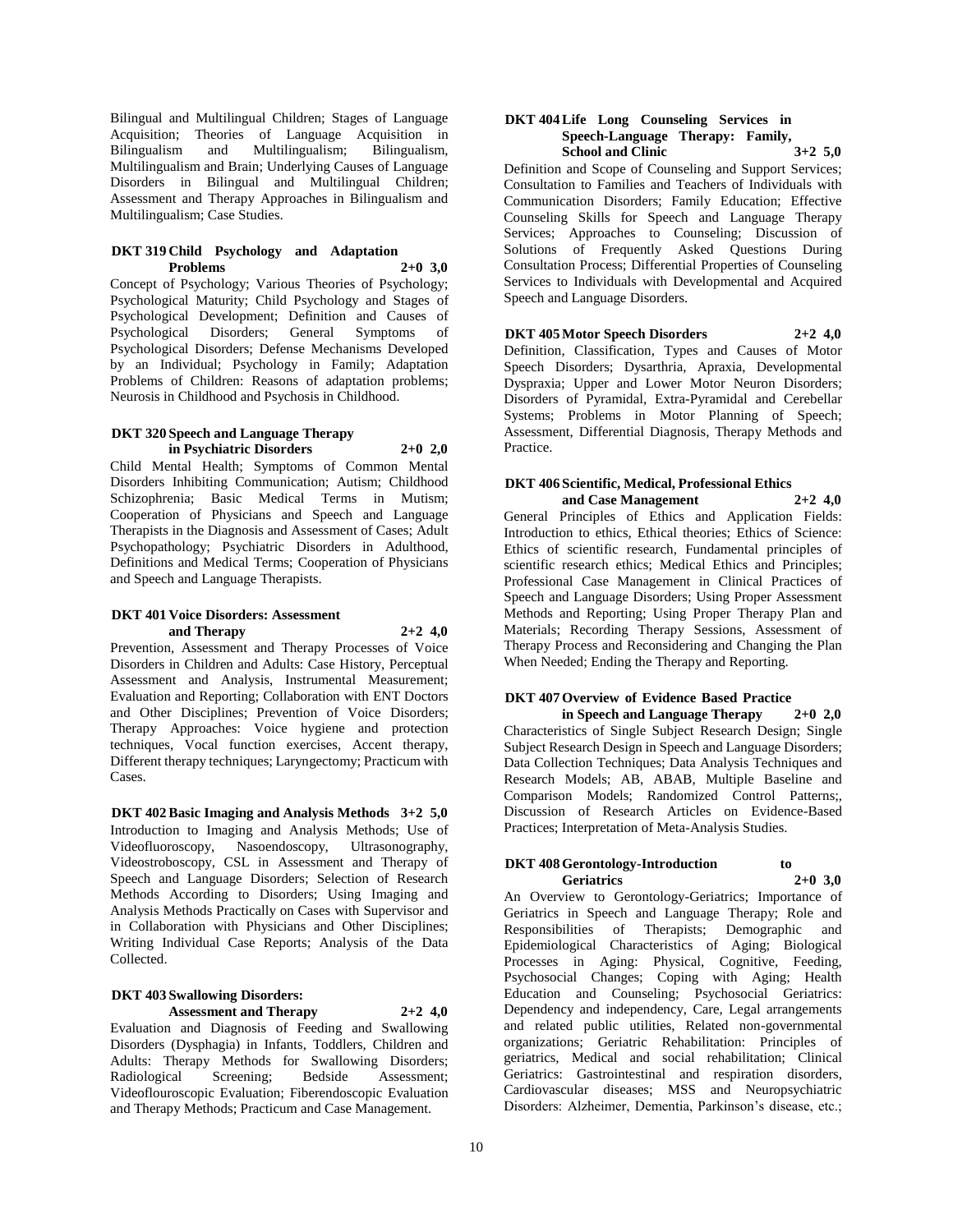Musculoskeletal and sensory disorders, Oncological disorders, Intoxications, Accidents.

**DKT 409 Advanced Clinical Practicum III 2+12 10,0** Assessment and Therapy Methods in Speech and Language Pathology; Development and Use of Checklists and Test Kits for the Assessment and Therapy of Individuals with Speech and Language Disorders; Use of Technology in Assessment, Development of Therapy Instruments, Therapy and Reporting.

**DKT 410 Advanced Clinical Practicum IV 2+12 10,0** Assessment and Intervention in Speech and Language Therapy and Practice of Therapy Methods with Cases; Assessment in Speech and Language Disorders and Control Lists Used in Therapy; Assessment Tools; Test Kits; Development and Use of Therapy Instruments; Use of Technology; Determination and Implementation of Appropriate Therapy Method; Hands-on Practice with Therapy Techniques with Different Cases; Case Report Writing, Record Keeping, and Reporting.

**DKT 411 Final Project I 2+3 4,0** Determining the Topic; Literature Review; Accessing Internet and/or Library Sources; Evaluation of Information Acquired; Deciding on the Research Method; Data Collection; Data Analysis; Presentation of Results.

**DKT 412 Final Project II 2+3 4,0** Further Work on the Topic Specified in Final Project I; Fieldwork on Methodology; Data Collection; Evaluation of the Data: Data analysis, Use of statistics in data analysis; Completing and Reporting on the Individual Project.

### **DKT 413 Specific Learning Disabilities: Dyslexia and Dysgraphia 2+0 3,0**

Specific Learning Disabilities: Definition, Concepts, Classification and characteristics; Definition of Dyslexia and Dysgraphia; Developmental Processes in Linguistic and Meta-Linguistic Abilities; Development of Reading and Writing; Developmental and Acquired Dyslexia and Dysgraphia; Theories and Approaches in Dyslexia and Dysgraphia; Assessment and Differential Diagnosis Methods, Therapy Approaches; Development of Therapy Equipment; Case Studies and Applied Studies.

### **DKT 415 Pediatric Feeding and Swallowing Disorders 2+0 2,0**

Typical Pediatric Swallowing Development; Anatomy and Physiology of Swallowing in Children; Medical Swallowing Problems in Infants and Children; Role of Speech and Language Therapists; Clinical Assessment and Diagnosis Approaches; Teamwork; Therapy in Feeding and Swallowing Disorders; Behavioral Feeding Problems; Breastfeeding Techniques; Alternative Feeding Methods; Family Education; Drooling; Therapy of Drooling; Therapy Practices.

**DKT 417 Overview of Single-Subject Research 2+0 3,0** Characteristics of Single-Subject Research Methods; Single-Subject Research in Language and Speech Disorders; Comparison of Case Study Designs with Single-Subject Models; Data Collection Techniques; Graphical Data Analysis Techniques; Research Models; AB, ABAB, Multi-Start Level and Comparison Models etc.; Reading Single-Subject Research Papers on Speech and Language Therapy.

### **ETK 209 Scientific and Professional Ethics 2+0 3,0**

Concept of Ethics: Science and ethics, Concept of professional ethics; Distinction Between Science and Profession; General Principles of Ethics; Ethics of Scientific Research: Basic principles of research ethics, Ethical assessments in scientific research; Publication Ethics in the Production of Scientific Knowledge; Professional Ethics: Importance of professional ethics, Effects of Professional Ethics on Professional Life; Principles of Professional Ethics of Social Work; Ethics in Social Work Practice; Ethical Dilemmas and Solutions; Value Debate in Social Work; Case Examples.

# **FEL 107 Philosophy 2+0 2,0**

Activities Related to Philosophy; Main Areas of Philosophy; Basic Concepts and Problems of Philosopy; Metaphysics; Epistemology; Fenomenalism; Problems of Ethics: Kantian ethics, Pragmatism; Philosophy of Science: Classical scientific method, Problem of induction, Verificationism, Falsification; Philosophy of Politics: Equality, Democracy, Freedom, Punishment, Civil disobedience; Philosophy of Art.

**FİZ 125 Basic Physics and Physics of Sound 2+0 3,0** Basic Physics and Methods: Measurement and unit systems, physical, scalar, vector quantities; Motion and Causes: Displacement, velocity, acceleration, Newton's Laws; Oscillation: Simple harmonic, pendulum; Types of Waves: Mechanical, electromagnetic, earthquake. Transverse and Longitudinal Waves: Coil spring, wire, rope, rubber, sources. Characteristics of Sound: wavelength, amplitude, frequency, velocity; Energy as a Sound: low, high frequency, structural aspects, tone, acoustics; Sound Interaction with Matter: Diffusion, reflection, resonance, recording; Sound Interference and Diffraction: Doppler; Sound and Light: Waves, diffusion, solar, lunar eclipse, sound insulation; Sound and Hearing.

### **HUK 138 Constitutional Law 3+0 4,0**

Political Power and the State: Legal theory of the State, Government systems; Constitution and Constitutional State: Constitutionalism, Requirements of a constitutional state; Constitutional State and Democracy: Definition, Types, Principles and Organizations of democracy; Development of Constitutionalism in Turkey; 1982 Constitution; Fundamentals of Constitutional Regime: Philosophy of the Constitution, Qualities of the Republic; Power Map of the Constitution: Legislature, Executive, Judiciary powers, Constitutional Court, Political parties.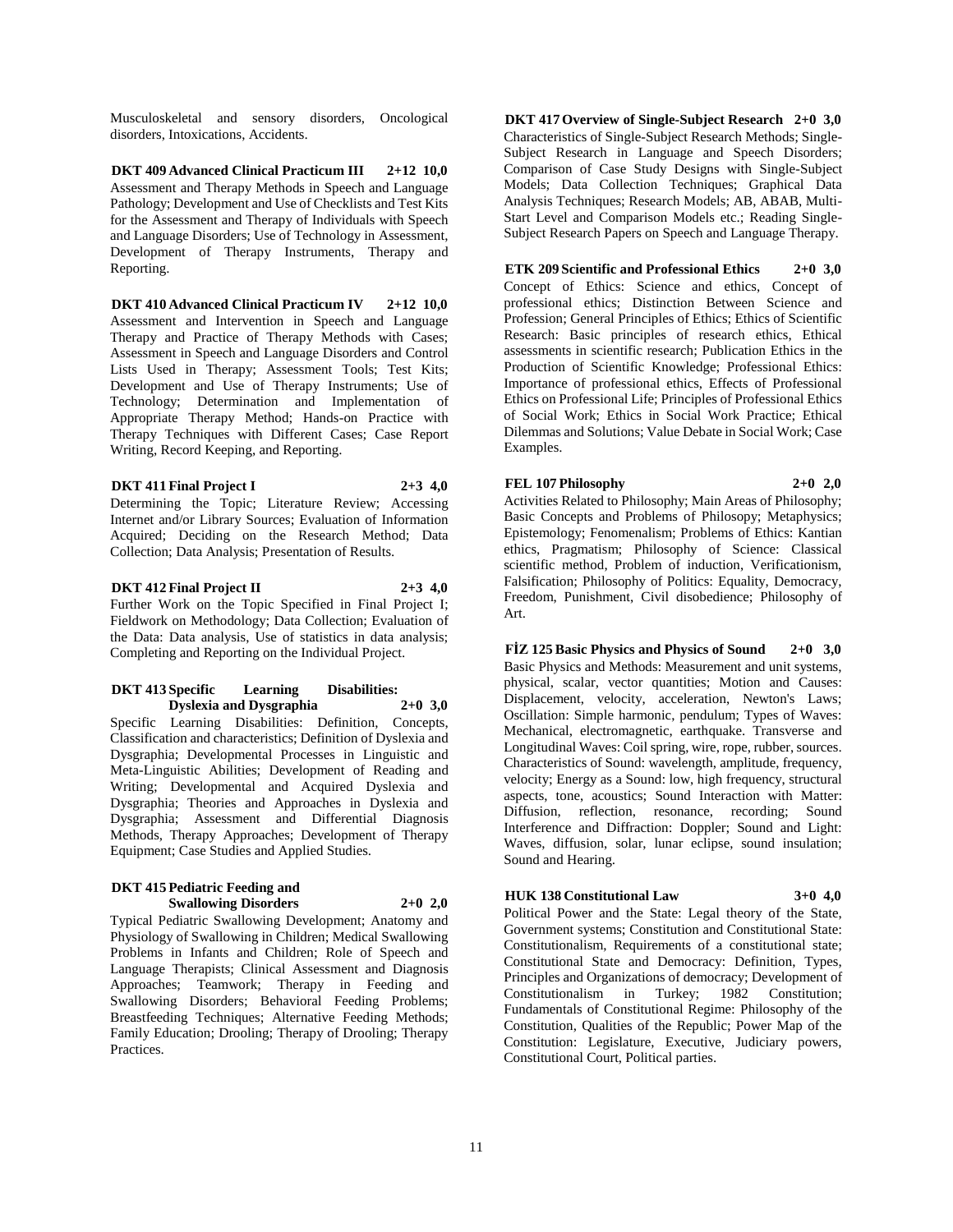**HUK 139 Fundamental Concepts of Law 3+0 3,0** Rules of Social Order and the Law; Rules of Law and Sanctions; Sources of Law: Statutes, Regulations, By-laws; Types of Legal Rules; Precedent Law; Turkish Judicial Systems; Branches Law: Public law, Private Law; Branches of Private Law; Branches of Public Law; Implementation and Interpretation of Law; Concept of Legal Relationship and the Parties; Concept and Types of Rights; Persons: Real Persons, Legal Persons; Acquiring, Losing and Protection of Rights.

**İLT 413 Communication Conflicts 2+0 3,0**

Concept of Communication; Communication Process and Its Basic Elements; Types of Communication: Verbal communication, Non-verbal communication, Written communication; Basic Characteristics and Methods of Effective Communication; Communication Problems and Communication Conflicts; Communication and Conflict Management; Conflict Styles: Negative and positive conflict, Internal and external conflict; Conflict Management Strategies; Solutions of Communication Conflicts.

#### **İNG 109 Advanced English I 3+0 3,0**

General Review: Tenses, Verbs, Noun Phrases, Compound Nouns, Noun Clauses: Using participles in Noun Clauses; Tenses Used in Narration: Past Simple, Past Progressive, Past Perfect Simple, Past Perfect Continuous; Reflexive Pronouns; Irregular Verbs; Comparative Structures: As...As; Modals: Modals of Possibility, Obligation, Permission, Ability and Request; Idioms; Synonyms; General Review: Passive voice.

### **İNG 110 Advanced English II 3+0 3,0**

General Review: Verbs; Use of Get Adverb/Preposition; Reported Speech, Formal and informal Language; Conditional Sentences: Type 1, Type 2; Adverbial Clauses of Time; Punctuation; Adjective Clauses: Defining, Non-Defining; Use of Participles: Using Participles in Adjective Clauses, Using Participles in Adverbial Clauses of Time, Using Participles after Certain Verbs; Possessives; Hypothetical Statements; Wish Clauses: Present Simple, Pat Simple; Advanced Listening and Note Taking Skills.

# **İNG 151 English I 3+0 3,0**

The English Alphabet; Pronunciation Practice; Objects: The objects in the classroom; Pronouns: Personal pronouns, Possessive pronouns; Greeting Structures; Sentences: Affirmative and negative sentences, Imperatives; Subject-Verb Agreement; Tenses: Present simple, Present continuous, Past simple; Verb "To Be"; Interrogatives: Questions asked by using an auxiliary verb, Why-Questions; Nouns: Countable and uncountable nouns; Modals: "Can", "Must", "Have to"; Prepositions of Place; "In", "On", "At", "Between", "Above", "Over", "Below"; Adverbs of Frequency: "Often", "Always", "Never".

# **İNG 152 English II 3+0 3,0**

Modals: Should, Ought to, Had better, May, Might, Could, Can; Writing: Organizing ideas, Writing a paragraph; Reading: Understanding a written text and answering comprehension questions; Vocabulary in Context: Guessing the meaning of words from the context, Synonyms and

antonyms; Tenses: Present perfect tense, Past progressive tense; Interrogatives: Positive and negative questions; Passive Voice: Simple present and simple past tense; Adjective Clauses.

**İST 120 Biostatistics 2+0 3,0**

Scientific Research, Sampling, Quantifiable Data Analysis; Probability, Basic Probability Distributions; Significance Tests; Nonparametric Statistics; Qualitative Value Tests; Variance Analysis; Correlation Between Variables; Correlation, Regression, Diagnostic Tests; Confidence Interval and Interval Prediction; Basic Experiments; Presentation of Data Analysis and Computerized Statistical Analysis Methods; Basic Concepts Related to the Statistics of Health Institutions.

**İŞL 226 Public Administration 2+0 3,0** The Nature of Public Administration: Definition, scope and development of public administration; Structure and Functions of Turkish Public Administration: Central government, Local government, Public authorities; Public Personnel Management: Public personnel, Statuses of public personnel, Assessment of public personnel, Disciplinary procedures, Issues in Turkish public personel management; Control and Auditing in Public Administration: Political control, Administrative control, Public scrutiny, Ombudsman, Judicial review; Bureaucracy: Definitions, Characteristics and Development of bureaucracy, Theories of bureaucracy, Relationship between bureaucracy and politics, Criticism of bureaucracy.

### **KÜL 199 Cultural Activities 0+2 2,0**

Participating Actively or as a Spectator in Sports Activities; Participating in Activities Arranged by the Counseling Center; Participating in Workshops in Art; Education on Museums; Participating in Art Trips; Participating in Cultural Trips; Participating in and Taking Duty in activities such as Cinema, theatre, scientific Meeting etc.; Taking duty in Clubs; Being a Student Representative and Participating in Environmental Activities.

# **MÜZ 155 Turkish Folk Music 2+0 2,0**

Folk songs from different Regions of Turkey are Taught; Aegean Region Zeybek Folk Songs: Eklemedir koca konak, Ah bir ateş ver, Çökertme, Kütahya'nın pınarları, Çemberinde gül oya; Kars Region Azerbaijani Folk Songs: Bu gala daşlı gala, Yollarına baka baka, Dağlar gızı Reyhan, Ayrılık, Dut ağacı boyunca; Central Anatolian Region Folk Songs: Seherde bir bağa girdim, Uzun ince bir yoldayım, Güzelliğin on para etmez, Mihriban ve Acem kızı; Southeastern Anatolian Region; Urfa and Diyarbakır Folk Songs: Allı turnam, Urfanın etrafı, Mardin kapısından atlayamadım, Fırat türküsü, Evlerinin önü kuyu; Blacksea Region; Trabzon, Rize, Artvin Folk Songs: Maçka yolları taşlı, Ben giderim Batuma, Dere geliyor dere.

**MÜZ 157 Traditional Turkish Art Music 2+0 2,0** Description of Traditional Art Music: Basic concepts, Characteristics, Types, Notes, Instruments; The Mode System of Traditional Turkish Art Music; The Rhythmic Pattern of Traditional Turkish Art Music; Samples from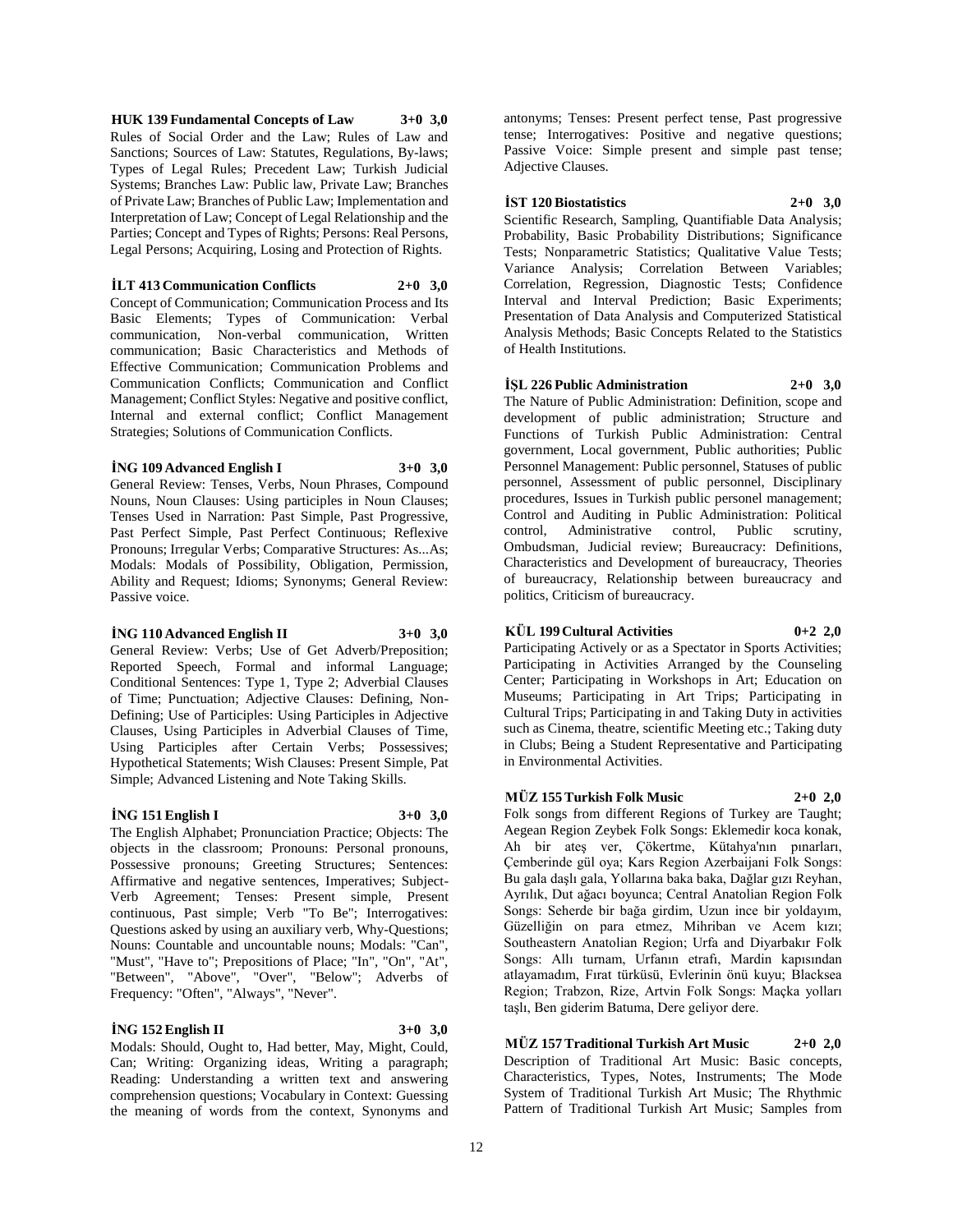Different Modes; Samples from Different Rhythmic Patterns.

# **PSİ 114 General Psychology 3+0 4,0**

Definition and Basics of Psychology; Historical Progress of Psychology; Subfields of Psychology: Social psychology, Clinical psychology, Educational psychology, Industrial psychology, Health psychology, Cognitive psychology, Aviation psychology, etc.; Biological Bases of Psychology; Psychological Theories; Brain and Behavior; Sensation and Perception; Language and Speech; Intelligence and Theories of Intelligence; Development and Learning; Motivation and Emotion; Defense Mechanisms; Abnormal Behaviors; Personality and Theories of Personality; Conscious; Feelings; Health and Stress; Relationship and Cooperation between Psychology and Language and Speech Therapy; Interdisciplinary Research.

**PSİ 213 Developmental Psychology 2+0 2,0** Approaches to Understanding Human Development; Heredity and Environment; Prenatal Development and Birth; Infancy and Childhood; Early Childhood: Physical, cognitive and language development in early childhood, Personality, and socio-cultural development in early childhood; Middle Childhood; Adolescence: Physical, cognitive and language development in adolescence, Personality and socio-cultural development in adolescence; Adulthood: Young adulthood, Middle adulthood, Older adulthood; Death; Course Evaluation.

**PSİ 215 Development and Learning Psychology 3+0 4,0** Approaches to Understanding Human Development; Heredity and Environment; Prenatal Development and Birth; Infancy and Childhood; Early Childhood: Physical, cognitive and language development in early childhood, Personality and socio-cultural development in early childhood; Childhood; Puberty: Physical, cognitive and language development in puberty; Adulthood: Early, middle and late adulthood; Death; Basic Principles of Learning and Effects of These Principles on Changing Human Behavior; Function and Effects of Memory in Learning; Learning and Forgetting in Development Process.

**PSİ 219 Introduction to Psycholinguistics 2+0 3,0** Psycholinguistics as a Subfield of Applied Linguistics; Concept of Language, Components of Language; Some Important Properties of Language; Pragmatics of Language; Universality of Human Language; Biological Basis of Language; Language as a Cognitive System; Relationship Between Language and Cognition; Nature of Language Competence; Psychological Mechanisms of Language Acquisition and Production; Language Processing and Information Processing; Relationship of Language with Memory, Attention and Cognition; Different Approaches in Psycholinguistics.

**PSİ 220 Social Psychology 3+0 4,0** Introduction to Social Psychology; Basic Concepts and Approaches; Social Psychology As a Sub-Discipline of Psychology; Social Perception and Theory of Attribution; Social Attitudes and Attitude Changes; Process of

Motivation and Social Motivations; Emotions and Social Dimension of Emotions; Moral Development and Moral Development Theories; Social Environment and Personality; Social Influence and Conformity.

#### **SAĞ 107 Public Health 2+0 3,0**

Public Health Protection and Grading: Health promotion; Early Diagnosis; Treatment and Rehabilitation; Health Education for People: Widespread health education; Formal education; Health Education Factors: Factors affecting education; Education Procedures: Excursion, Lessons, Conferences, Panel discussions, Group discussion; Health education subjects; Hygiene; Sanitation; Nutrition; Resting; Dependence; Reproduction; Health-family planning; Infectious diseases; Immunity and Vaccination; Aging; Accidents; Health Administration; Health Legislation.

**SAĞ 109 Health Economics and Management 3+0 3,0** Basic Concepts of Economy; Basic Economic Issues; Health Economics and Departments of Economics; Health Economics System; Characteristics of Health Economics; Developments in the Health Sector; Importance of Health Sector; Health and Market; Monopolisation in Health; Importance of Health Establishments; Characteristics of Health Establishments; Types of Health Establishments; Organizational Structure of Health Establishments; Basic Activities of Establishments; Health Expenditures and Financing; Economic Evaluation Methods in Health.

**SAĞ 118 Health System and Legislation 1+0 1,0** Health System in Turkey; Concepts Related to Health Legislation; Topics in Health Legislation; Resources of Health Legislation: International resources of health legislation, National resources of health legislation; Health Rights; Treatment Agreement: Parties of treatment agreement, Content of treatment agreement; Rights and Responsibilities of Health Foundations and Institutions; Rights and Responsibilities of Health Personnel: Rights and Responsibilities of doctors, Rights and responsibilities of other health personnel; Rights and Responsibilities of Patients.

**SAĞ 120 Child Health and Child Neurology 3+0 3,0** Problems in Prenatal, Natal and Postnatal Periods; Neurological Development in Neonatal and Infantile Periods; Prevention, Screening, Differential Diagnosis and Clinical Evaluation; Common Pediatric Problems and Their Effects on Neurological Development; Etiology of Neurogenic Communication Disorders.

**SAĞ 224 Health Management 3+0 4,0** Health and Health Services; Health Institutions and Theirs Functions; Management of Health Institutions; Hospital Organization; Organizational Structure of Hospital; Organizational Structure of Turkish Public Hospitals - Hospitals of the Ministry of Health; University Hospitals; Strategic Management Process; Strategic Options in Health Institutions; Human Resources Management in Health Institutions; Quality Management in Health Institutions; Performance Management in Health Institutions; Utilization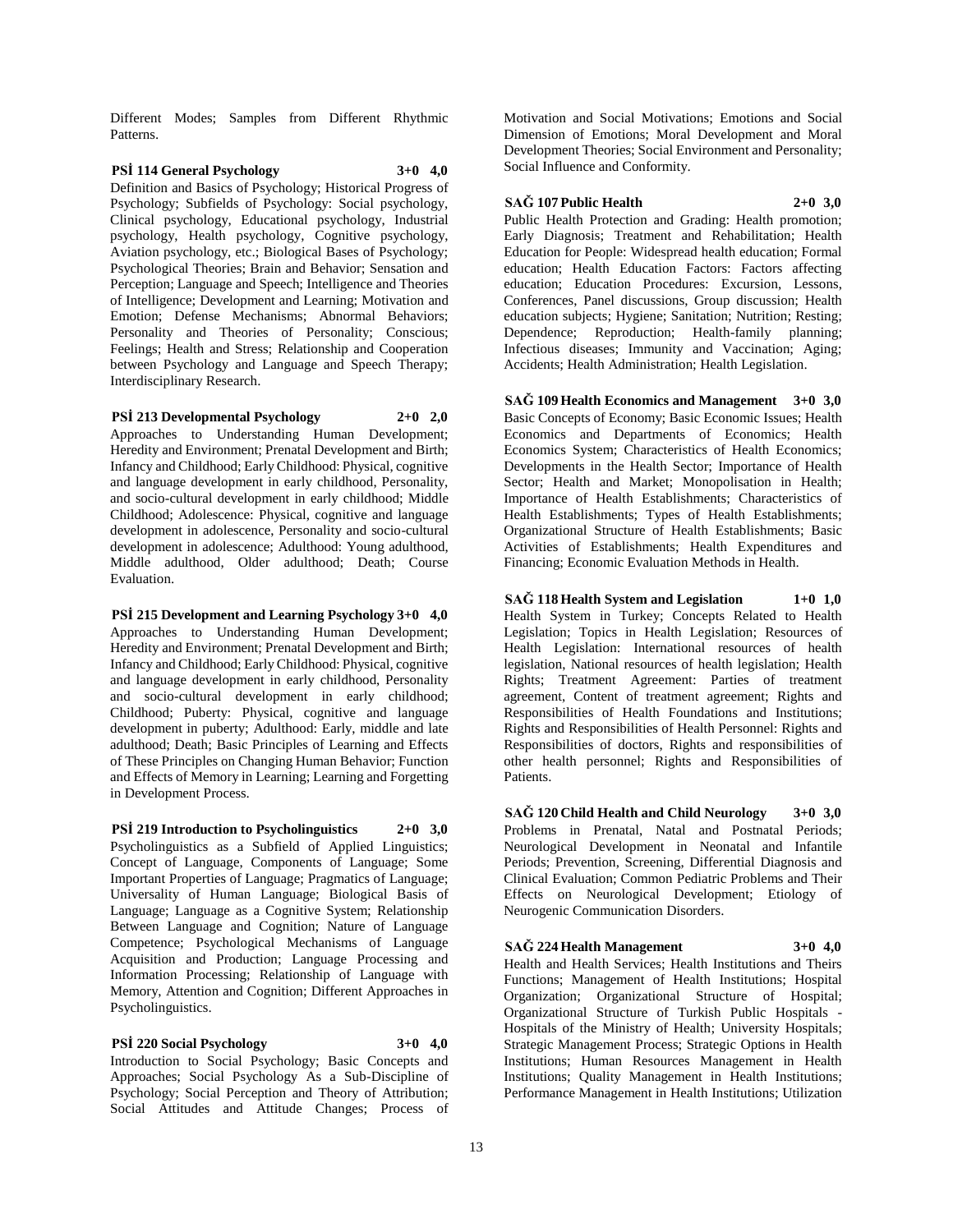Management in Health Institutions, Customer Satisfaction in Health Institutions.

# **SAĞ 226 Health Policies 2+0 3,0**

Concept of Health and Health Policy; Political Economy of Health; Situation of Healh in the World and Priority Problems: In general, Example from various countries; International Health Systems and Policies; Objectives and Strategies of International Health Policies; International Regulations Related to Health; International Health Institutions and Their Functioning Mechanisms; Changing Dynamics of International Health Policies; Searches for the Solution of Health Problems: In general, in Turkey, Example from various countries.

### **SAĞ 305 First Aid in Health Services 2+1 3,0**

Social Importance of First Aid; Aims of First Aid; Life Saving in case of an Accident or Danger; Preventive Unmedicated Intervention in First Aid; Steps for Saving Life and Keeping Alive; Precautions to be Taken by a First-Aid Provider; First Aid Kit; Drowning and Respiratory Safety; Emergency in Bleeding Control and Blood Circulation Safety; Symptoms of Hemorrhage and First Aid; Diagnosis of Loss of Consciousness and First Aid; Symptoms of Shock and Coma Symptoms.

### **SAN 155 Hall Dances 0+2 2,0**

Basic concepts. The ethics of dance, Dance Nights, Dance Costumes, National International Competitions and rules/grading, Basic Definitions, Classifications of Dances: Social Dances; Salsa, Cha Cha, Samba, Mambo, Jive, Rock'n Roll, Jazz, Merenge; Flamenko, Rumba, Passa - Doble, Argentina tango, Vals, Disco, Quickstep, Foxtrot, Bolero, European Tango: Ballroom Dances; Sportive Dances; Latin American Dances; Samba, Rumba, Jive, Passa-Doble, Cha Cha, Standart Dances; European Tango, Slow vals (English), Viyana vals, Slow foxtrot, Quickstep.

**SHZ 103 Introduction to Social Work 3+0 3,0** Definition of Social Work and Fields of Social Work; Basic Concepts and Approaches Related to Social Work; Social Work and Related Disciplines; Historical Development of Social Welfare and Social Work Applications in Developed Countries; History of Social Welfare and Social Work Applications in Developing Countries; Historical Development o Social Welfare State and Social Work in Turkey; Methods of Social Work; Social Work within a Group; Social Work within a Society; Research in Social Sciences; Social Work and Ethic; Characteristics of Social Work.

### **SHZ 104 Field Experience in Social Work Settings 1+1 2,0**

Observation of Social Work Organisations and Social Work Settings Such As Slums and Villages; Preparing A Brief Evaluation Report; Disscussion of Report Results in Small Groups Including Faculty Members.

**SHZ 203 Social Work Legislation 2+0 4,0**

Relationship Between Social State and Social Service; Constitutional Foundations of Social Service; Regulations on Adoption; Regulations on Guardianship; Regulations on Custody; Military and Educational Regulations; Regulations on the Handicapped; Regulations on Children, Women and Family; Regulations on the Aged; Regulations on Health; Regulation on the Criminal Law; Regulation on the Criminal Procedure Law; International Regulation on Social Services.

### **SHZ 205 Social Problems 3+0 4,0**

Basic Concepts of and Theoretical Approaches to Social Problems; Socio-Economic Structure and Social Problems; Dynamics of Social Problems; Prevention and Intervention Strategies for Social Problems; Classical Issues in Social Work: Poverty, Disability, Migration, Unemployment, Crime, Traumatic events, and Disasters; Current Issues in Social Work: Child abuse and neglect, Chemical dependency and its treatment, Street children, Elderly diseases, Posttraumatic stress disorder, School-based social work, Homelessness, Lesbian, gay, bisexual, and transgender people and social work; International Developments and Social Work; Social Work and Law.

**SHZ 206 Social Security and Social Work 3+0 5,0** Concept of Social Security; Historical Development of Social Security: Historical development of social security in the world, Historical development of social security in turkey; Social Security Systems; Universal Principles of Social Security; Methods of Social Security; Concept of Social Risk; Classification of Social Risk; Category of Social Risks; Benefits of Social Security; Financing of Social Security: Financing sources, Financing methods; Legal Basis of Social Security; Public Services and Social Security; Relationship Between Social Security and Social Work.

**SHZ 207 Human Rights and Social Work 3+0 4,0** Human Rights: Definition, History, Development; Basic Regulations on Human Rights: International regulations, National regulations; Relation between Social Work and Human Rights; Functions and Role of Social Work in the Formation of Human Rights and Democracy Culture; Social Work Problems in the Context of Human Rights; Human Rights Education; Human Rights Practices in School and in the Classroom.

### **SHZ 209 Non-Governmental Organizations and Social Work 2+0 2,0**

Historical Development of Non-Governmental Organizations; Role and Importance of the Non-Governmental Organisations in Social Development and Social Change; Non-Governmental Organisations and Social Work; Relationship Between Non-Governmental Organisations and Risk Groups; Non-Governmental Organisations and Human Rights; Democracy and Participation; The Concept of Voluntarism and Its Importance for Social Work; Roles of Social Workers in the Organisation, Functioning and Development of Non-Governmental Organisations.

# **SHZ 210 Field Work 1+2 4,0**

Observation of Applications Related to Individuals Within the Scope of Social Work; Preparing Observation Reports; Preparation of a Sample Plan for Social Service Efforts.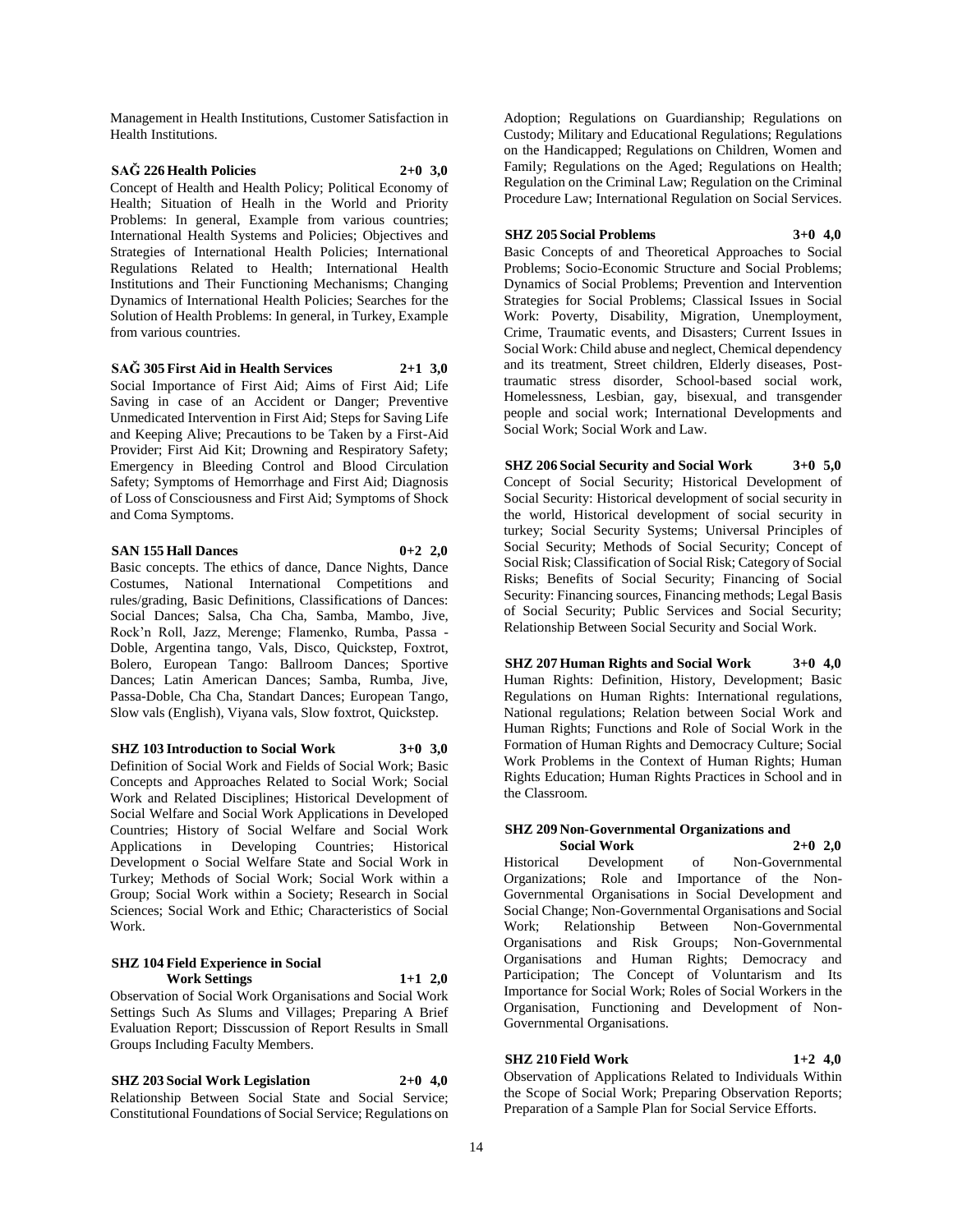### **SHZ 309 Poverty and Social Work 2+0 3,0**

Problem of Poverty in the World and in Turkey; Causes of Poverty; Micro, Meso and Macro Variables of Poverty; Population Groups Affected by the Problem of Poverty; International and National Dimensions of Fight Against Poverty; Role and Importance of Social Assistance and Social Work; Practices of Fight Against Poverty in the World and Turkey; Role of Social Work in Fight Against Poverty.

### **SHZ 310 Migration and Social Work 3+0 4,0**

Migration Trends and Global Change; Migration in Turkey: Historical development, Causes and Types; Migration Process and Its Stages; Protection of Immigrants: International principles and standards for the protection of migrants, Policies for the protection of migrants; Immigrants Rights; Problems of Immigrants; Problems Faced by Women Migrants; Problems Faced by Asylum Seekers and Refugees; Problems Faced by Victims of Trafficking; Social Work with Migrants, Asylum-Seekers and Refugees.

### **SHZ 311 Social Work Theories I 3+2 5,0**

Generalist Theoretical Bases of Social Work; Basic Features of Social Work as a Discipline and Profession; Knowledge Base of Generalist Social Work Practice; Eclectic Knowledge Base; Analysis of Theories of Social Work; Intervention Levels for Individuals, Groups and Communities in Generalist Social Work Practice; Functions and Roles of Social Work; Generalist Approach to Implementing Change; Eco-Systems Perspective, Values, Cultural Competence, Power and Empowerment; Empowerment Approach in Social Work Practice.

# **SHZ 312 Social Work Theories II 3+2 5,0**

Generalist Theoretical Bases of Social Work; Basic Features of Social Work as a Discipline and Profession; Knowledge Base of Generalist Social Work Practice; Eclectic Knowledge Base; Analysis of Theories of Social Work; Intervention Levels for Individuals, Groups and Communities in Generalist Social Work Practice; Functions and Roles of Social Work; Generalist Approach to Implementing Change; Eco-Systems Perspective, Values, Cultural Competence, Power and Empowerment; Empowerment Approach in Social Work Practice.

# **SHZ 313 Social Work Management 3+0 4,0**

Management and Leadership in Social Work: Organization, Management and manager, Relationship between management and leadership, Social worker as a manager; Human Resources Management in Social Work; Quality Management and Quality Assurance Systems in Social Work; Public Relations Management in Social Work; Financial Management in Social Work; Volunteerism and Volunteer Management in Social Work; Central Management and Social Work: Constitutional principles that dominate public administration, Central government organizations providing social work; Local Governments and Social Work.

**SHZ 314 Criminality and Social Work 2+0 3,0** Concepts of Crime and Criminality; Theoretical Approaches to Crime and Criminality; the Justice System: Characteristics

of children and the criminal justice systems, Relationship of justice system with education, health and social security system; Individual Factors Leading to Crime; Rights of Individuals Crime-Pushed; Crime Prevention Policies and Social Work Models; Social Work Models for the Rehabilitation of Guilty Individuals.

### **SHZ 315 Social Work Practices I 0+6 6,0**

Observations in Social Work Settings; Taking Part in Social Work Organisations as a Participant and Observer within the Framework of a Specific Program; Evaluating Social Work Interventions at Micro, Meso, Macro Levels with Focus on the Individual, Family, Group, Organization and Community.

**SHZ 316 Social Work Practices II 0+6 6,0** Observations in Social Work Settings; Taking Part in Social Work Organisations as a Participant and Observer within the Framework of a Specific Program; Evaluating Social Work Interventions at Micro, Meso, Macro Levels with Focus on the Individual, Family, Group, Organization and Community.

**SHZ 317 Arts and Social Work 2+0 2,0** Definition of Arts and Fields of Arts; Role and Importance of Arts in Human Life; Social Work Practices with Arts; Place and Importance of Arts in Social Work Practice; Effects of Arts on People, Effects of Arts on Beneficiaries of Social Service.

**SHZ 318 Medical and Psychiatric Social Work 3+0 4,0** Legal Framework, Histoy, Description of Medical and Psychiatric Social Work; Patients and Their Problems; Psycho-Social Dimension of Diseases; Medical and Psychiatric Social Work in Hospital Environment and in Society; Social Work Intervention for Patients and Their Families; Roles and Functions of Social Workers; Patient Rights and Ethics; Teamwork and Medical and Psychiatric Social Worker.

# **SHZ 319 Welfare Systems 2+0 3,0**

Basic Concepts Related to the Welfare State and Social Work; Reasons for Emergence of the Welfare State: The changing understanding of state, Inter-party competition, Market failures and other reasons; The Thought Systems That Played a Role in the Development of Welfare State; Welfare State Systems: Modern welfare state, Institutional welfare state, Residual welfare state and Inchoate welfare state; Historical Background of Welfare States: Until the Industrial Revolution, Between the Industrial Revolution and World War II, World War II and the postwar period, and Modern age; Social Work in Welfare State Systems; Globalization and Welfare State; Crisis in Welfare States and Restructring of the Welfare State.

**SHZ 320 Families of Disabled Children 2+0 2,0** Terminological Classification of the Concept of Disabilty; Participation of a Disabled Member in Family; Reactions of Family Members to the Participation of a Disabled Person; Models on Adaptitation to Disability: Stage model, Permanent sadness model, Desperation-insignificiance-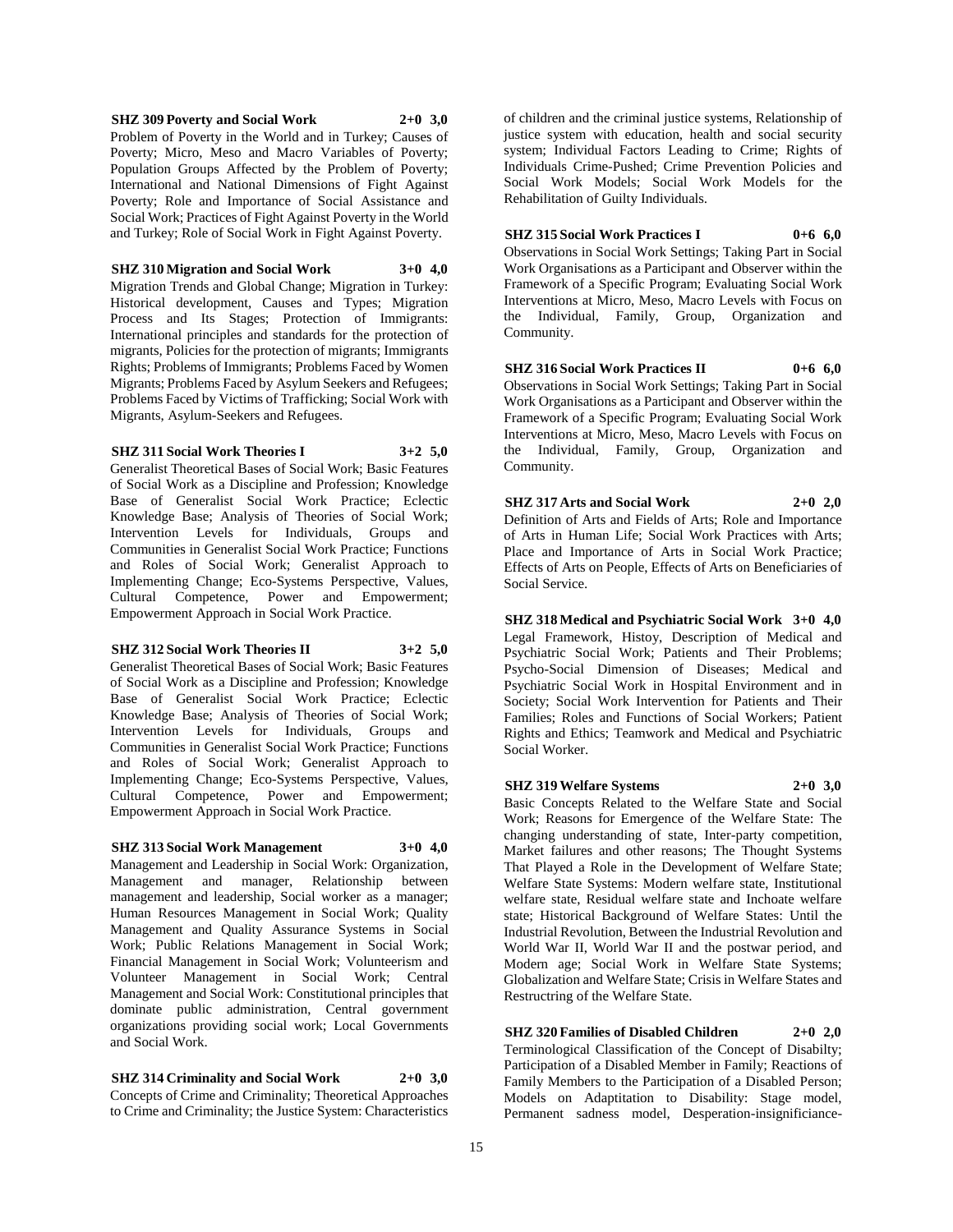weakness Model; Adjustment of Chaos Theory to Adaptation Process; Psychological Dynamics in Adaptation to Disability; Effects of Cultural Structure on Adaptatiton to Disability; Studies on Families with Disabled Children; Charecteristics of Families with Disabled Children in Turkey.

# **SHZ 321 Sports and Social Work 2+0 2,0**

Definition of Sport and Types of Sport; Sport Ethics; Role and Importance of Sports in Human Life; Importance of Sports for Risk Groups; Social Work Practices with Sports; Sports Therapy, Sports as a Leisure- Time Activity; Place and Importance of Sport in Social Work Practice; Effects of Sports on People, Effects of Sports on Beneficiaries of Social Service.

**SHZ 322 Urbanization and Social Work 2+0 3,0** Rural and Urban Environments: General characteristics and differences; Concepts Related to Urbanization: Urban, Urbanization and Urban Life; Urban Theories; Causes of Urbanization: Economic, Technological and Political; Emergence and Development of Cities; Urbanization Problems: Integration with the city, Adaptation to the city, Poverty, Unemployment, Homelessness, Substance abuse, Social exclusion, etc.; Policies for the Solution of Urbanization Problems; Social Work Intervention to Urbanization Problems.

**SHZ 323 Child Protection and Care Systems 2+0 3,0** Concepts of Child Protection and Care Systems; Child Protection and Social Policy; Legal Bases of Child Protection and Care Systems: International legislation, National legislation; Children with Special Needs and Support; Care Systems for Children; Care Systems for Children in Turkey: Care in family, Institutional care.

# **SHZ 324 Street Social Work 2+0 2,0**

Street as a Social Environment; Children at Risk, Street Children, Problems Faced by Street Children; Street Social Service: Institutional and community-based services; Relations with Non-Governmental Organizations and Related Institutions; International and National Regulations.

#### **SHZ 408 Family, Social Support and Rehabilitation Counseling 2+2 6,0**

Basic Concepts of Counseling in the Social Work; Counseling Services; Clients? Rights; Concept of Social Support; Involvement of Different Disciplines; Teamwork; Importance of Family Medicine; Cooperation with Family Physicians; Family and Social Support Counseling Practices in the World and in Turkey.

### **SHZ 409 Social Work With the Elderly 2+0 3,0**

Position of Elder People in Society and Attitudes Towards the Elderly in Society; Social-Psychiatric Problems Faced by the Elderly, Their Needs and Expectations; Causes of the Need for Social Services for the Elderly; Social Work Models and Practice; Legal Framework of Social Work Practice for the Elderly in Turkey; The Aged Population in Turkey and Social Work Practices; Case Studies in Turkey and in the World.

### **SHZ 410 Industrial Social Work 2+0 3,0**

Historical Development and Definition of Industrial Social Work; Roles and Skills of Social Work in Job Environments; Role of Social Workers in the Improvement of Occupational Health and Safety; Utilization of Social Work Skills in Human Resource Management; Job Loss and Social Work; Role and Function of Social Workers in Workers' Unions; Future of Industrial Social Work; Case Studies in Turkey and in the World.

**SHZ 411 Social Work With the Disabled 2+0 3,0** Conceptual Framework and Definitions Related to Disability; Classification of Disabilites; Social Attitudes Towards the Disabled and Historical Development; Disabled People in National and International Texts; Social Work Intervention for Disability; Contemporary Service Models for Disabled People; Factors Affecting the Success of Social Work Interventions for Disabled People; Disabled People and State Policies; Case Studies in Turkey and in the World.

### **SHZ 412 School Social Work 2+0 3,0**

Historical Development of School Social Work; Conceptual Framework and Scope of School Social Work; Importance and Role of Social Work in the Education System; Psycho-Social Problems in Schools; Psycho-Social Characteristics of Applicants; Legislation Related to School Social Work.

**SHZ 413 Gender and Social Work 2+0 3,0** Basic Concepts Related to Gender and Women's Studies;

Emergence and Development of Women's Movements; Feminist Theories; Women's Bodies; Women's Policy; Position of Women in Social and Economic Life; Women's Rights; Problems Faced by Women: Inequality, Discrimination, Harassment and Violence; Types of Violence Against Women; Reaons of Violence Against Women in Society; Relationship Between Patriarchal Structure in Society and Violence Against Women; Comparison of Patriarchal Structure and Violence in Various Cultures and Societies; Role of Social Work in Combating Women's Issues.

### **SHZ 414 Interviewing Principles**

**and Techniques in Social Work 2+0 3,0** Interviewing as a Technique of Professional Communication; Relationship Between Social Worker and Applicant; Interview as a Means of Communication; Interview Techniques and Principles; Stages of Interview Process; Importance of Interaction and Communication in Interviewing; Psycho-Social Evaluation; Evaluation of the Interview and Reporting; Selected Sample Interviews: Individual interviews, Family interviews, Group interviews.

# **SHZ 415 Social Work With Families,**

**Children and Young People 2+0 4,0** Family in the Changing Society; Family Policies, Programs and Projects; Structure, Life Cycle and Communication in Family; Evaluation from the Perspective of Social Environment; Problems Between Families; Domestic Violence; Spouse and Child Abuse, Divorce and Separation, Leaving Home; Holistic Interventions in Family; Treatment and Rehabilitation; Human Differences and the Family;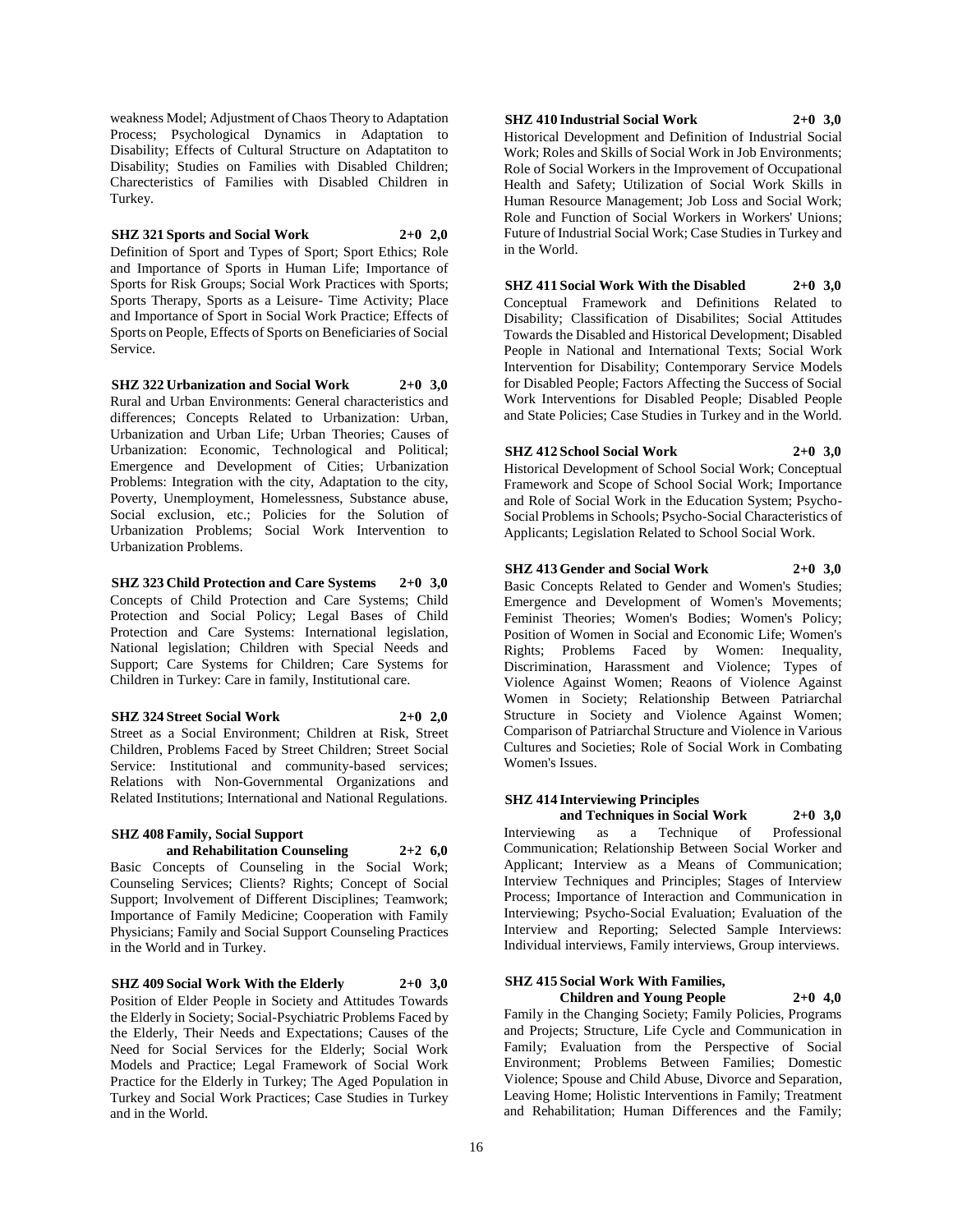Power Distribution in Family; Case Studies in Turkey and in the World.

### **SHZ 416 Social Work in Disasters 2+0 2,0** Concept and Scope of Crisis; Concept and Scope of Disaster; Disasters in Turkey and in the World; Psychological, Emotional and Economic Problems Faced by Population Groups (i.e. Children, Women, Elderly) in Disasters Such as Earthquakes Floods, Accidents, Wars, etc., and Their Reactions to These Problems; Social Work Intervention in Crises; Disaster Management; Legal Regulations Related to Disasters; Disasters and Social Services, Social Support Systems and Social Work Practices.

### **SHZ 417 Social Work Training II 0+10 8,0**

Observations in Social Work Settings; Taking Part in Social Work Organisations as a Participant and Observer within the Framework of a Specific Program; Evaluating Social Work Interventions at Micro, Meso, Macro Levels with Focus on the Individual, Family, Group, Organization and Community.

**SHZ 418 Social Work Training III 0+10 8,0** Observations in Social Work Settings; Taking Part in Social Work Organisations as a Participant and Observer within the

Framework of a Specific Program; Evaluating Social Work Interventions at Micro, Meso, Macro Levels with Focus on the Individual, Family, Group, Organization and Community.

#### **SHZ 419 Graduation Project I 2+4 6,0**

Determination of Information Resources on a Specific Topic; Access to Information Sources on the Internet and in the Library; Analysis of Information Collected; Evaluation of Studies Related to the Topic; Determining the Methodology; Collecting Data; Sharing All Data with the Responsible Faculty Member.

# **SHZ 420 Graduation Project II 2+4 6,0**

Preparing a Unique Project Within Framework of the Graduation Project I; Reporting the Project; Presentation.

### **SHZ 421 Record-Keeping and Reporting in Social Work 2+0 3,0**

General Writting Rules and Types of Written Expression; Knowledge and Skills on Reporting Recording, Writting in Social Work; Importance and Purpose of Record-Keeping and Reporting in Social Work; Record Types; Record-Keeping in Terms of Social Work Ethics; Reference, Format and Content in Report Writing; Analysis of Professional Recording Systems; Literature Review; Review and Discussion of Professional Recording Samples.

### **SİY 104 Political Science 3+0 4,0**

Fundamentals of Political Science: Topic, Scope, Main characteristics; Politics and Science; Contemporary Developments in Political Science; Religion and Politics; Politics and Ethics; State and Government; Political Myths and Ideologies; Political Systems and Regimes; Political Power: Political parties and elections, Pressure groups;

Classical and Democratic Elite Theories; Political Pluralism; Public Opinion; Propaganda: Media and Politics; Political Conflict; Conflict Resolution.

### **SNT 155 History of Art 2+0 2,0**

History of Civilization and Evolution of Art: Prehistory to Present; Concepts and Terminology in Art with Samples; Interrelation among Art-Religion and Society; Effects of Religion on Artistic Development; Reflections and Interpretations of Judaism, Christianity and Islam on Art; Renaissance: Emergence, Effects, Artists, Works of Art; Architecture and Plastic Arts; Art in the 19th and 20th Centuries: Relevanceof the main historical events of the period.

**SOS 113 Introduction to Sociology 2+0 3,0**

Introduction to Sociology; Research Methods and Strategies in Sociology; Theories of Sociology; Culture; Socialization; The Family; The Economy; Education and Training; Understanding Religion; Political Institutions; Population; Social Groups; Social Stratification; Social Change; Urbanization and Urban Social Problems; Industrialization Process and Effects of Industrialization; Characteristics of Industrial Societies; Crime and Deviance; Environment and Environmental Issues; War and Society.

### **SOS 155 Folkdance 2+0 2,0**

Dance in Primitive Cultures; Dance in Earlier Civilizations; Dance in the Middle Age and Renaissance; Dance in the 18th and 19th Centuries; Dances of the 20th Century; Ballet; Turkish Dances; Emergence of Folkdance; Anatolian Folkdance: Classification, Accompanying instruments; Methods and Techniques of Collecting Folkdance; Problems in Collecting Folkdance; Teaching of Folkdance; Adapting Folkdance for Stage: Stage, Stage aesthetics and Choreography, Orientation and choreography.

**SOS 213 Recent Developments in Sociology 2+0 2,0** Sociology of Pierre Bourdieu with Practice, Culture, Capital, Habitus and Field Theory; Modernity as an Incomplete Project: Jürgen Habermas; Anthony Giddens: Modernity/Late Modernity and Structuration Theory; Reflexive Modernity: Risk society; Manuel Castells: Information Age and Theory of Network Society; Capitalism and the Corrosion of Character- Richard Sennett; Slavoj Zizek: A Thinker from Slovenia to the Universal; Postmodernism and Space: David Harvey.

# **SOS 222 Social Structure of Turkey 3+0 4,0**

Definition of Social Structure; Different Perspectives on the Ottoman Social Structure; Different Conceptualizations of the Ottoman Social Structure: Asiatic Mode of Production, Feudalism; 'Continuity and Break' Discussions on Social Structure; Social Structure of the Republican Turkey; Effects of Political Approaches on Social Structure in the Republican Era; Social Structure of Turkey in Cultural Context; Family Structure in Turkey; Urban and Population Structure.